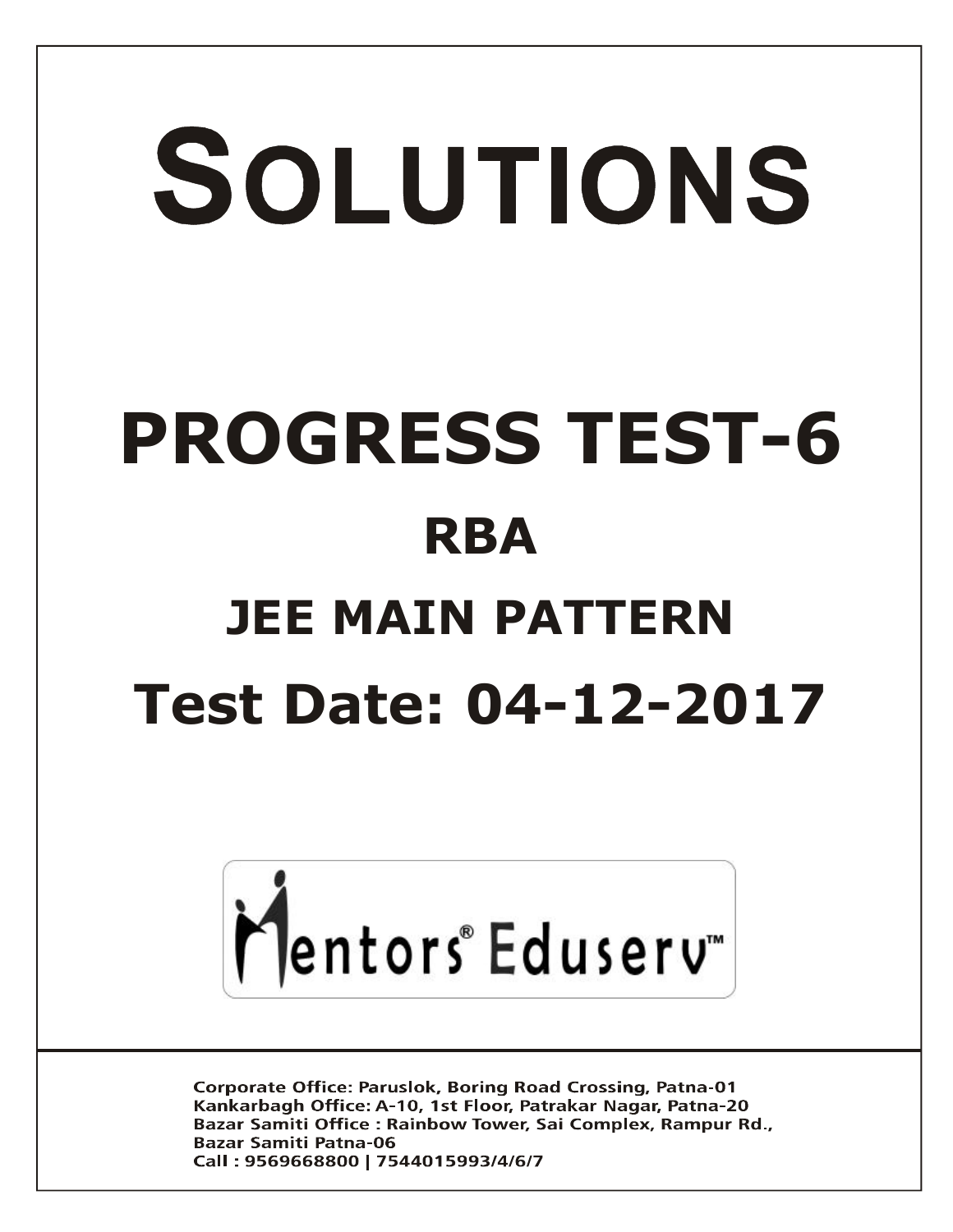## **PT-VI (Main) RBA\_04.12.2017 [ 1 ]**

## **PHYSICS**

**1. (B)** Component of  $\vec{v}$  along  $\vec{a} = (\vec{v} \cdot \hat{a})$ 

$$
= (6\hat{i} + 2\hat{j} - 2\hat{k}). \frac{(\hat{i} + \hat{j} + \hat{k})}{\sqrt{3}}
$$

$$
=\frac{6+2-2}{\sqrt{3}}=\frac{6}{\sqrt{3}}=2\sqrt{3}
$$

In vector form =  $(2\sqrt{3})$   $\hat{a}$ 

$$
= 2\sqrt{3} \frac{\left(\hat{i} + \hat{j} + \hat{k}\right)}{\sqrt{3}}
$$

$$
= 2\ \left(\hat{i} + \hat{j} + \hat{k}\right)
$$

**2. (C)**

Let acceleration of mass m relative to wedge down the plane is  $a<sub>r</sub>$ . Its absolute acceleration in horizontal direction is  $a<sub>r</sub> \cos 60^\circ - a$  (towards right). Hence, let N be the normal reaction between the mass and the wedge. Then

N sin  $\theta$  = Ma = m(a<sub>r</sub> cos 60° – a)  $\frac{(M+m)a}{m\cos 60^{\circ}} = \frac{2(M+m)}{m}$  $^{+}$  $2(M + m)a$ or  $ar = \frac{(M + H)d}{m \cos 60^\circ}$ mcos 60 **3. (C) THE PERSONS AND ALLES** Tcos  $\theta$ T  $\theta$  $T\sin\theta$  $\theta$ 20N  $\div 20$  N Free Body Diagram W  $T \sin \theta = 20$  $T \cos \theta = W$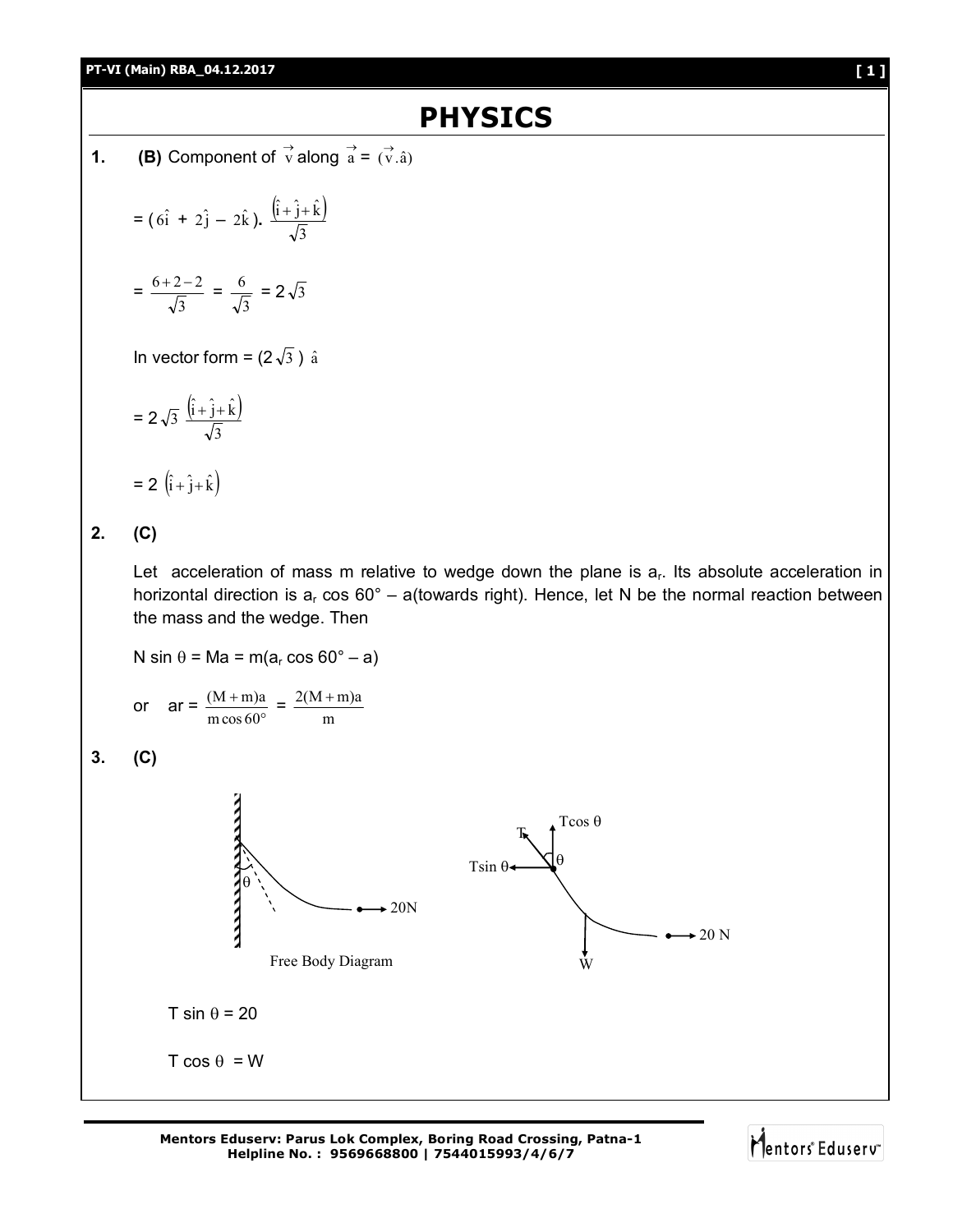$$
\tan \theta = \frac{20}{W}
$$
  
W = 20 cot  $\theta$   
W = 20 cot 30°  
W = 20 $\sqrt{3}$  = 20 × 1.732  
Weight W = 34.64 N  
mass 'm' =  $\frac{W}{g}$  = 3.5 kg.

## **4. (A)**

Since 'M' is at rest the tension in the string

 $=\frac{Mg}{2}$  Let acceleration of m and m' is 'f' one will move downward and other will move upward

$$
mg - \frac{Mg}{2} = mf \quad ......(i)
$$

$$
\frac{Mg}{2} - m'g = m'f \dots (ii)
$$

Solving equation (i) and (ii)

$$
\frac{4}{M} = \frac{1}{m} + \frac{1}{m_1}
$$

**5.** When the object is placed at the focus of the lens, the refracted rays will be incident normally on the silvered surface. So, they will retrace their path.

> Hence, the image will be formed at the location of the object. In this way, the combination behaves as a concave mirror of radius of curvature  $(R) = 20$  cm



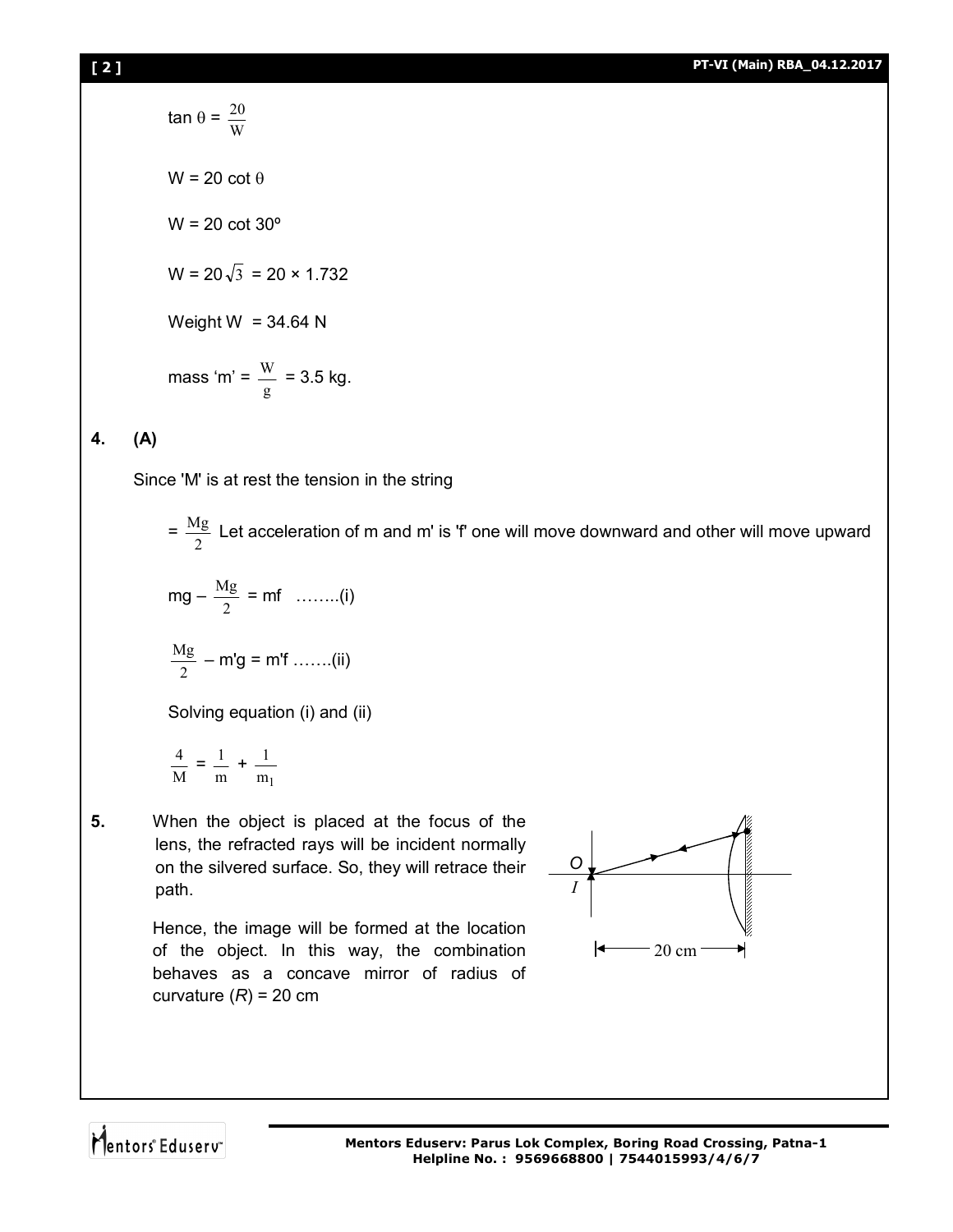2. 
$$
f = \frac{R}{2} = 10 \text{ cm}
$$
  
\n∴ **(D)**  
\n6. At maximum height  $v_1 = v \cos \theta$   
\nAt half of maximum height  $v_2 = \sqrt{v^2 \cos^2 \theta + (v_y)^2}$   
\nFor  $v_{\text{vertical}} = v_y^2 = v^2 \sin^2 \theta - 2g\frac{H}{2} = v^2 \sin^2 \theta - g\frac{v^2 \sin^2 \theta}{2g} = \frac{v^2 \sin^2 \theta}{2}$   
\n $\frac{v_1}{v_2} = \sqrt{\frac{2}{5}} \Rightarrow \tan \theta = \sqrt{3}, \theta = 60^\circ$   
\n∴ **(D)**  
\n7.  $T = \frac{2u \sin \theta}{g} = \frac{2 \times 10 \times \frac{4}{5}}{10} = \frac{8}{5} \text{ s}$   
\n $OB = R = \frac{u^2 \sin 2\theta}{g} = \frac{100 \times 2 \times \frac{4}{5} \times \frac{3}{5}}{10} = \frac{48}{5} \text{ m}$   
\n $AB = \frac{8}{5} \times 5 = 8 \text{ m}$   
\n $OA = OB + AB = \frac{48}{5} + 8 = 17.6 \text{ m}$   
\n∴ **(D)**  
\n8.  $v = 2t^2, r = 100 \text{ m}$   
\n $a_1 = \frac{dv}{dt} = 4t$   
\n $a_1(t = 5s) = 20 \text{ ms}^{-2}$   
\n $v(t = 5s) = 50 \text{ ms}^{-1}$   
\n $a_2(t = 5s) = \frac{v^2}{r} = \frac{50 \times 50}{100} = 25 \text{ ms}^{-2}$   
\n $a = \sqrt{a_c^2 + a_i^2} = \sqrt{1025} \approx 32 \text{ ms}^{-1}$   
\n∴ **(D)**

**Mentors Eduserv: Parus Lok Complex, Boring Road Crossing, Patna-1 Helpline No. : 9569668800 | 7544015993/4/6/7**

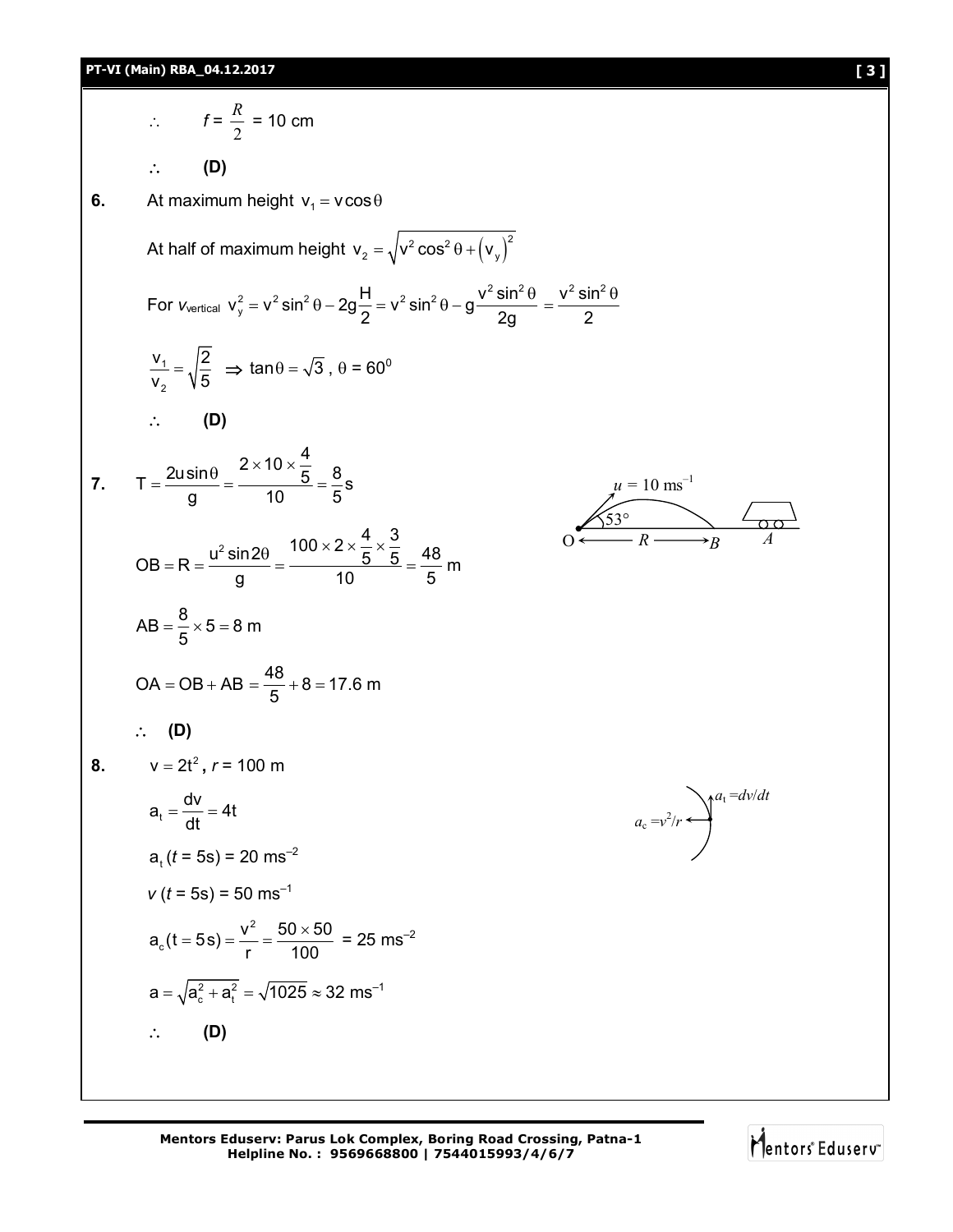## **[ 4 ] PT-VI (Main) RBA\_04.12.2017**

9. 
$$
t_1 = \frac{2u\sin\theta}{g}, t_2 = \frac{2u\cos\theta}{g}
$$

$$
\therefore t_1t_2 = \frac{2u^2\sin 2\theta}{g \times g} = \frac{2}{g}R
$$

$$
\therefore t_1t_2 \propto R
$$

$$
\therefore \textbf{(C)}
$$
10. (B) 
$$
T = m_2 \sqrt{g^2 + \left(\frac{v_2^2}{r}\right)^2} = \frac{m_1v_1^2}{r}
$$

**11. (B)**

In time t particle has rotated an angle  $\theta = \omega t$ . Displacement

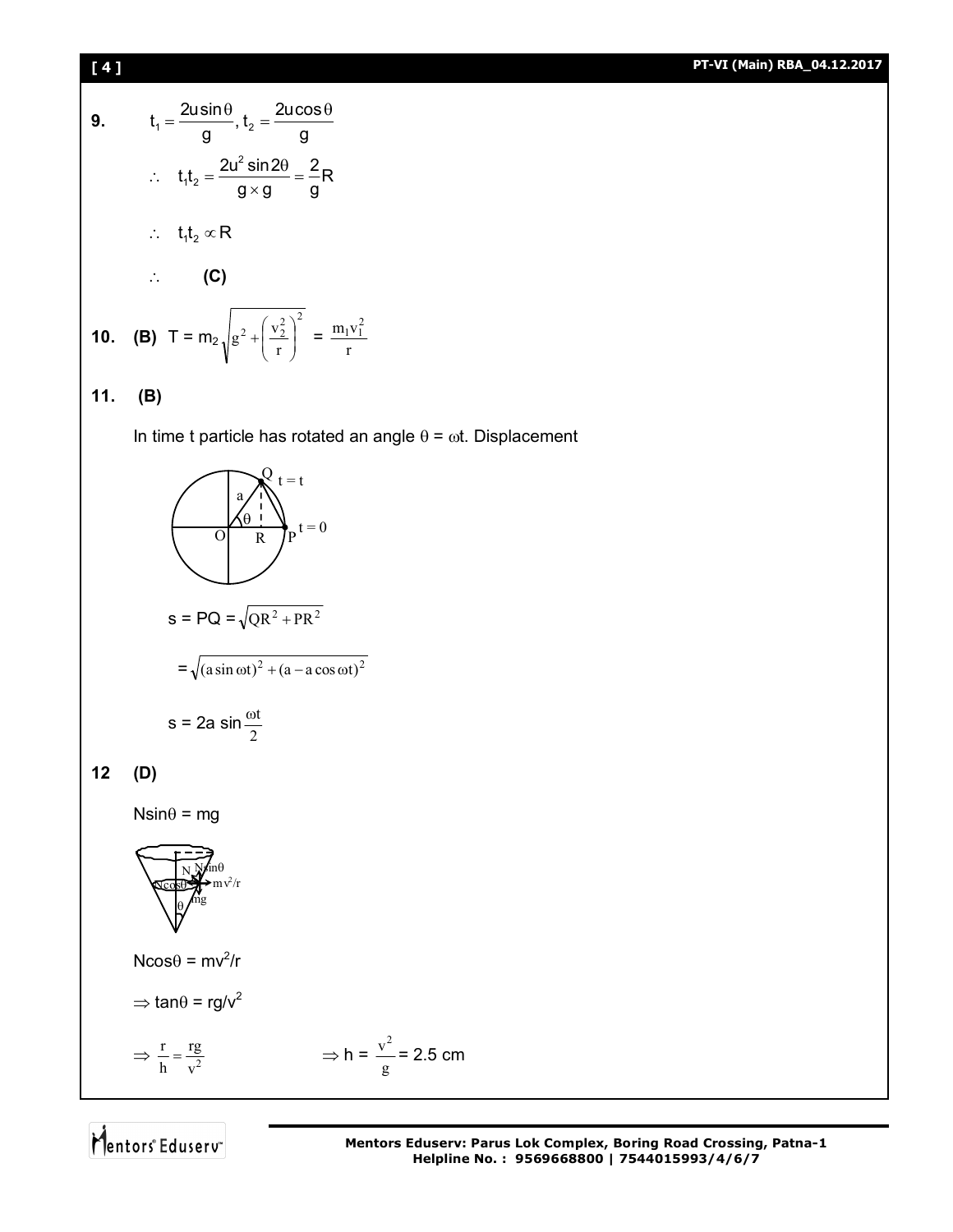**13. (D)**

$$
\omega = 2/\pi
$$
 rev/s = 4 rad/s

$$
\sum_{\substack{p\\r}}L
$$
\n
$$
I - \sum_{\substack{r\\r\\r}}L
$$
\n
$$
\longrightarrow m\omega^2r
$$

 $T\sin\theta = m\omega^2r$ 

- $\Rightarrow$  Tsin $\theta$  = m $\omega^2$ (Lsin $\theta$ )
- $\Rightarrow$  T = m $\omega^2$ L = m(4)<sup>2</sup>L = 16mL

## **14. (D)**

- Cyclist returns at initial point
- $\therefore$  Displacement = 0

$$
v_{av} = \frac{s}{t} = \frac{R + \frac{\pi R}{2} + R}{(1/6)} = 6R (2 + \pi/2)
$$
  
= 21.4 km

## **15. (B)**

 $W_q + W_{Fr} = \Delta K$ 

- $W_g = -W_{Fr}$
- $W_{\text{Fr}} = -mgh$
- $W_f + W_g + W_f = \Delta k$
- $W_f = -W_q W_{Fr}$
- $(W_F = 2mgh)$

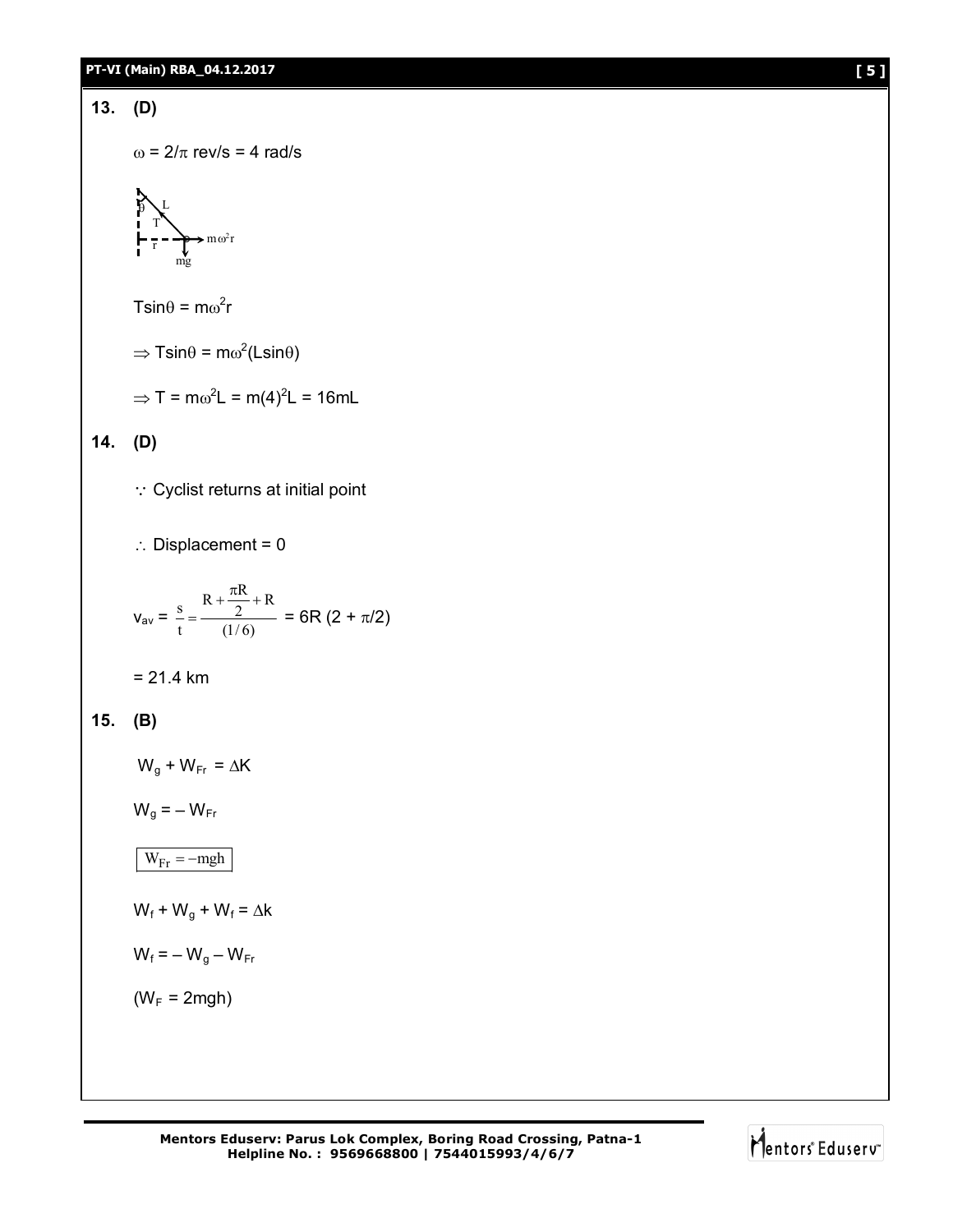16. (C)  
\n16. (C)  
\nThe work done by man is negative of magnitude of decrease in potential energy of chain.  
\n17. (D)  
\n18. (A)  
\n19. Total frictional force on AB = 
$$
\frac{1}{2}
$$
  $\frac{Mg}{a}$   $\frac{N}{a}$   
\n10. (a)  
\n $\therefore W = -\frac{3mg}{g}$   
\n11. (b)  
\n $\therefore F = \sqrt{r^2 + 24^2} = 25 \text{ N} \Rightarrow a = F/m = 25/5 = 5 \text{ m/s}^2$   
\n $\therefore v = u + at$   
\n $= 0 + 5 \times 2 = 10 \text{ m/s}$   
\n18. (A)  
\nPower = Av<sup>3</sup>d  
\n $= (Ay)(v^2d)$   
\n $= (x^2 + 130 \times 10^{-3} \times 13.6 \times 10^3 \times 10)$   
\n $= 1.15 \text{ Watt}$   
\n19. Total frictional force on AB =  $\int_{c}^{c} \frac{Mg}{L} Kx dx$   
\n $= \int_{c}^{d} \frac{MgK}{L} \left[ \frac{L^2 - x^2}{2} \right] dx = \frac{KmgL^2}{3}$   
\n $\therefore$  (B)

Mentors Eduserv<sup>-</sup>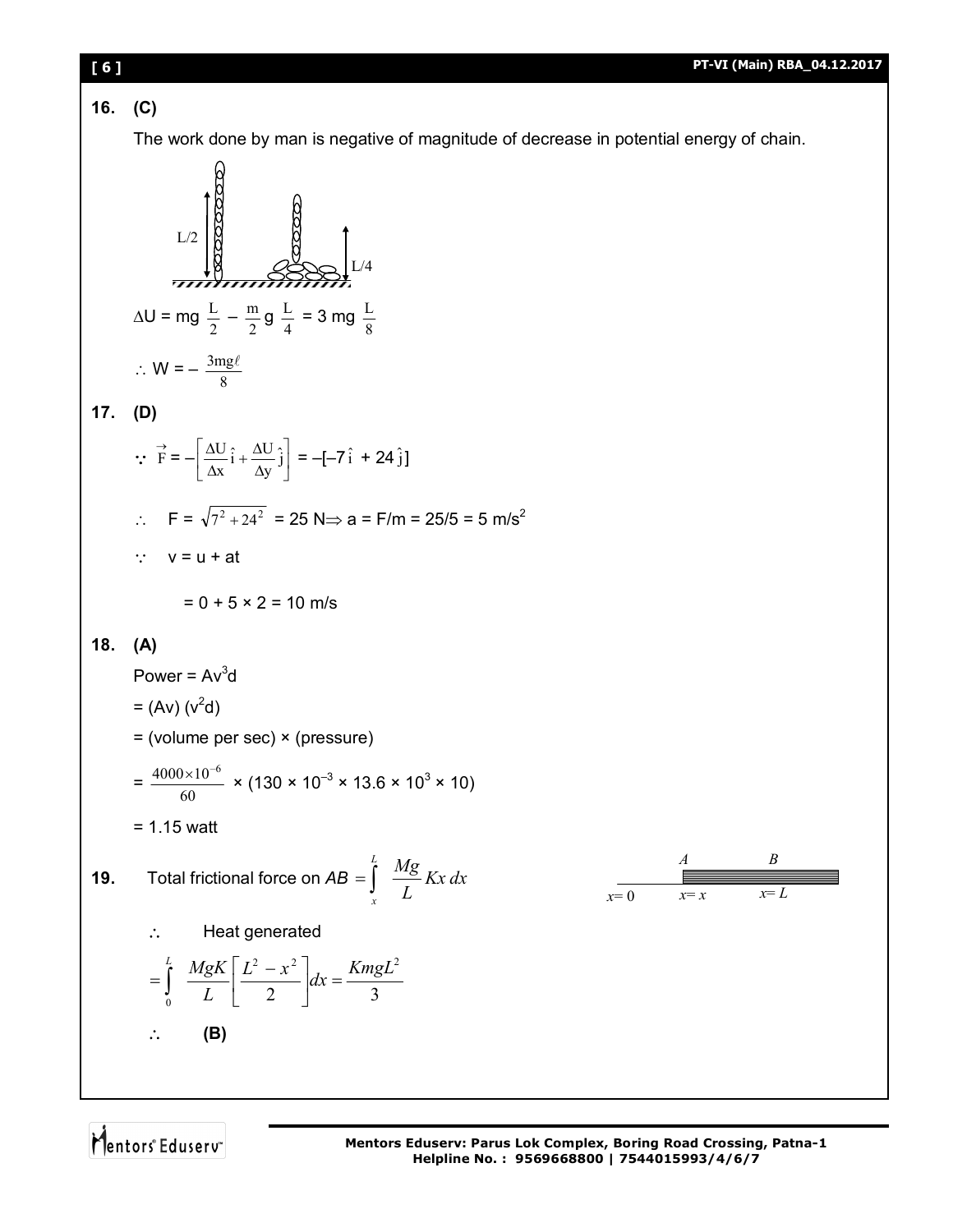## **PT-VI (Main) RBA\_04.12.2017 [ 7 ]**

 $4\pi\sqrt{2}$ 

## **20. (B)**

$$
B_{AB} = \frac{\mu_0 I}{4\pi(d)} (\sin \alpha_1 - \sin \alpha_2)
$$

Where d is the  $\perp$  distance and  $\alpha_1$  and  $\alpha_2$  are the angles

between  $\perp$  and ends of wire.

$$
B_{AB} = \frac{\mu_0 I}{4\pi\sqrt{2}} \text{ [sin90° - sin 45°]}
$$

$$
= \frac{\mu_0 I}{4\pi\sqrt{2}} \left[ 1 - \frac{1}{\sqrt{2}} \right] = \frac{\mu_0 I(\sqrt{2} - 1)\hat{k}}{8\pi}
$$

2

Magnetic field due to BC will be same and in same direction.

$$
\therefore B_0 = \frac{2 \times \mu_0 I(\sqrt{2} - 1)}{8\pi} \hat{k}
$$

**21. (C)**

 $V_{CD} = \phi \times$  Balance length

$$
9.91 \text{ V} = \left(\frac{E_0}{L} \times \frac{R_w}{R_{Net}}\right) \times B.\ell
$$

$$
9.91 \text{ V} = \frac{100}{10} \times \frac{991}{1000} \times B.\ell
$$

$$
B.\ell = \frac{9.91}{9.91} = 1 \text{ m}
$$

**22. (A)**

$$
E_0 = \frac{kq}{1^2} + \frac{kq}{2^2} + \frac{kq}{4^2} + \frac{kq}{8^2} + \dots \infty
$$
  
\n
$$
E = kq \left( 1 + \frac{1}{4} + \frac{1}{16} + \frac{1}{64} + \dots \infty \right)
$$
  
\n
$$
E = kq \left( \frac{q}{1-r} \right) = kq \cdot \frac{1}{1-\left( \frac{1}{4} \right)} = \frac{kq}{3}
$$
  
\n
$$
12 \times 10^3 = \frac{9 \times 10^9 \times 4}{3} \times q \therefore q = 1 \mu C
$$

**Mentors Eduserv: Parus Lok Complex, Boring Road Crossing, Patna-1 Helpline No. : 9569668800 | 7544015993/4/6/7**

$$
d = \sqrt{2} \begin{array}{ccc} & (\sqrt{2}, \sqrt{2}) \\ & \sqrt{B} & I & A \\ \alpha_2 = 45^\circ & & \\ \alpha_1 = 90^\circ & & \\ 0 & & \end{array}
$$

Mentors Eduserv<sup>-</sup>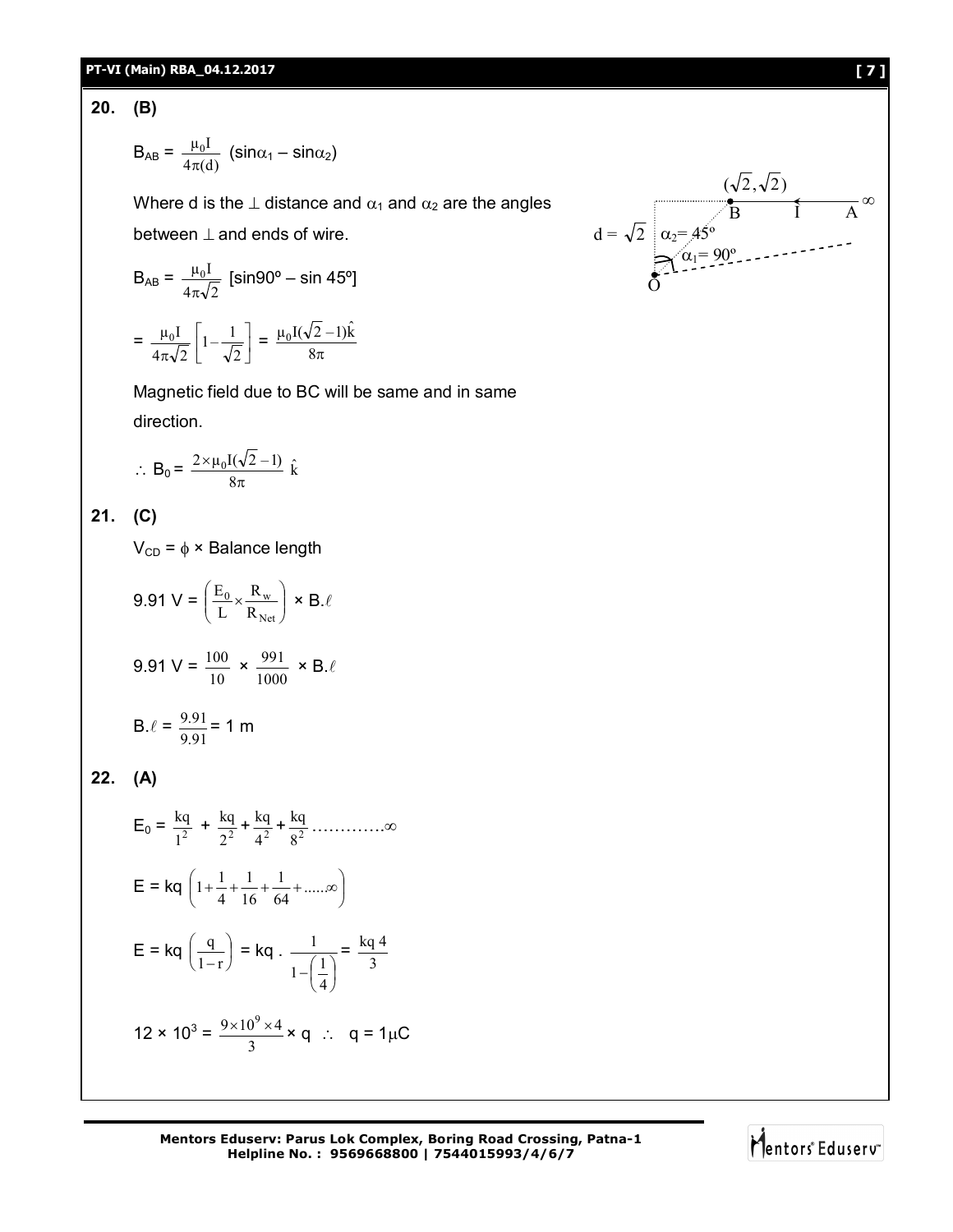

Mentors<sup>e</sup> Eduserv<sup>®</sup>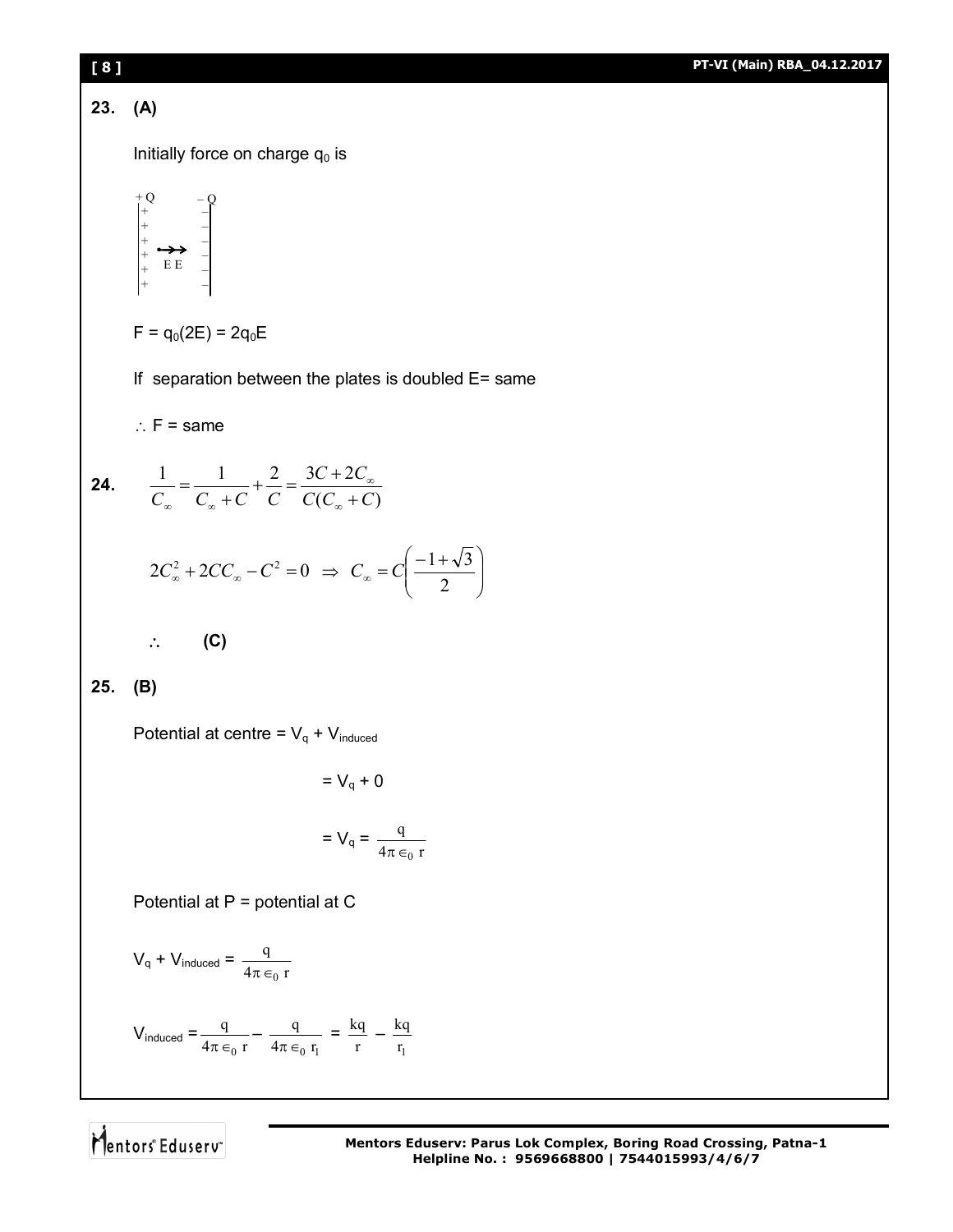## **PT-VI (Main) RBA\_04.12.2017 [ 9 ]**

## **26. (D)**



 $\therefore$  Force perpendicular to BC is zero.

## **27. [C]**

The capacitor is charged by a battery of 25 V. Let the magnitude of surface charge density on each plate be  $\sigma$ . Before inserting the dielectric slab, electric field strength between the plates,

$$
E = \frac{\sigma}{\varepsilon_0} = \frac{V}{d}
$$

or 
$$
E = \frac{\sigma}{\epsilon_0} = \frac{25}{5 \times 10^{-3}} = 5000 \text{ N/C}
$$

The capacitor is disconnected from the battery but charge on it will not change so that  $\sigma$  has the same value. When a dielectric slab of thickness 3mm is placed between the plates, the thickness of air between the plates will be  $5 - 3 = 2$  mm. Electric field strength in air will have the same value (5000 N/C) but inside the dielectric, it will be  $\frac{500}{K}$  $\frac{5000}{\text{K}} = \frac{500}{10}$ 5000

$$
= 500 N/C
$$

so potential difference =  $E_{air}$  d<sub>air</sub> +  $E_{med}$  d<sub>med</sub>

$$
= 5000 \times (2 \times 10^{-3}) + 500 \times (3 \times 10^{-3})
$$

$$
= 11.5 V
$$

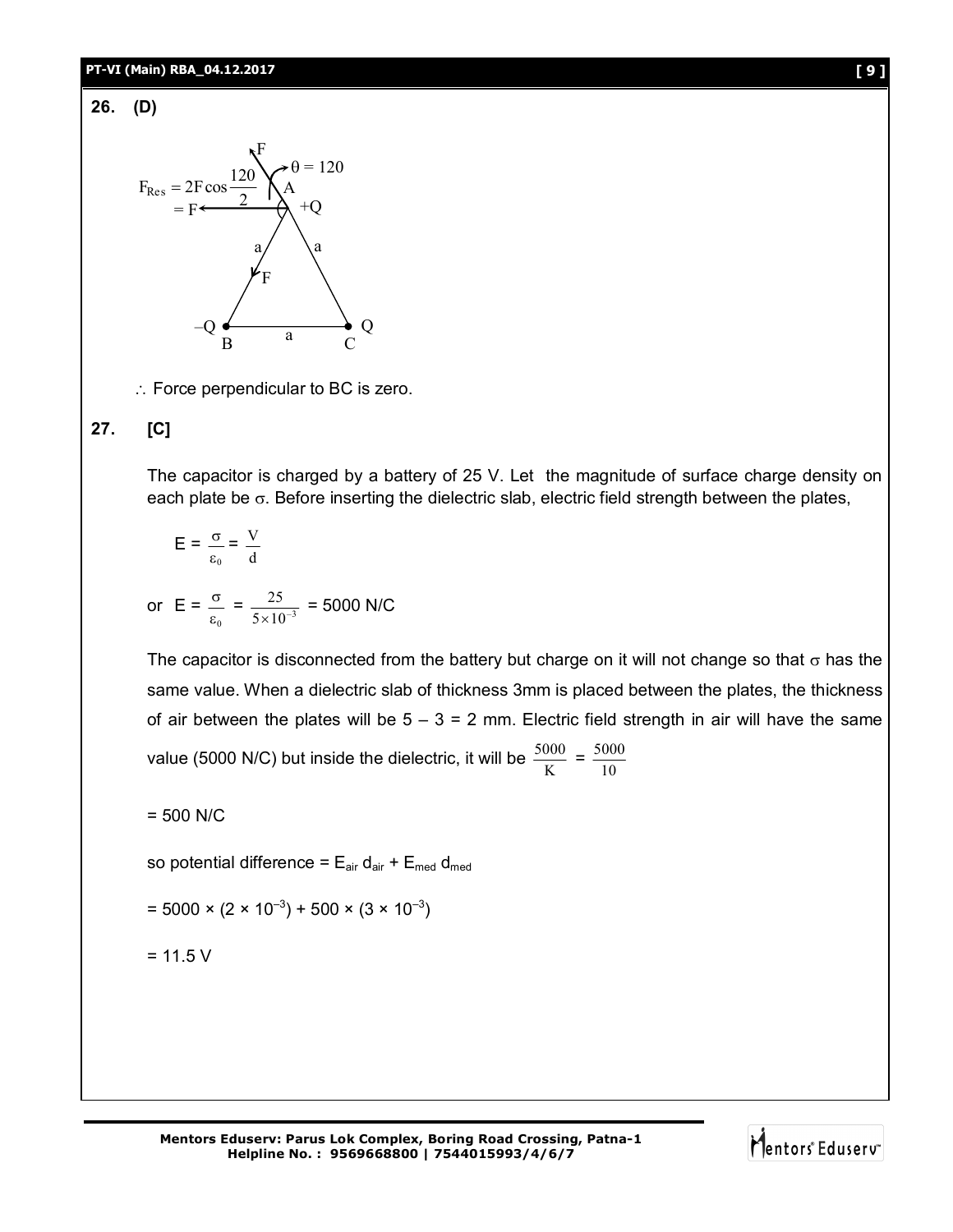

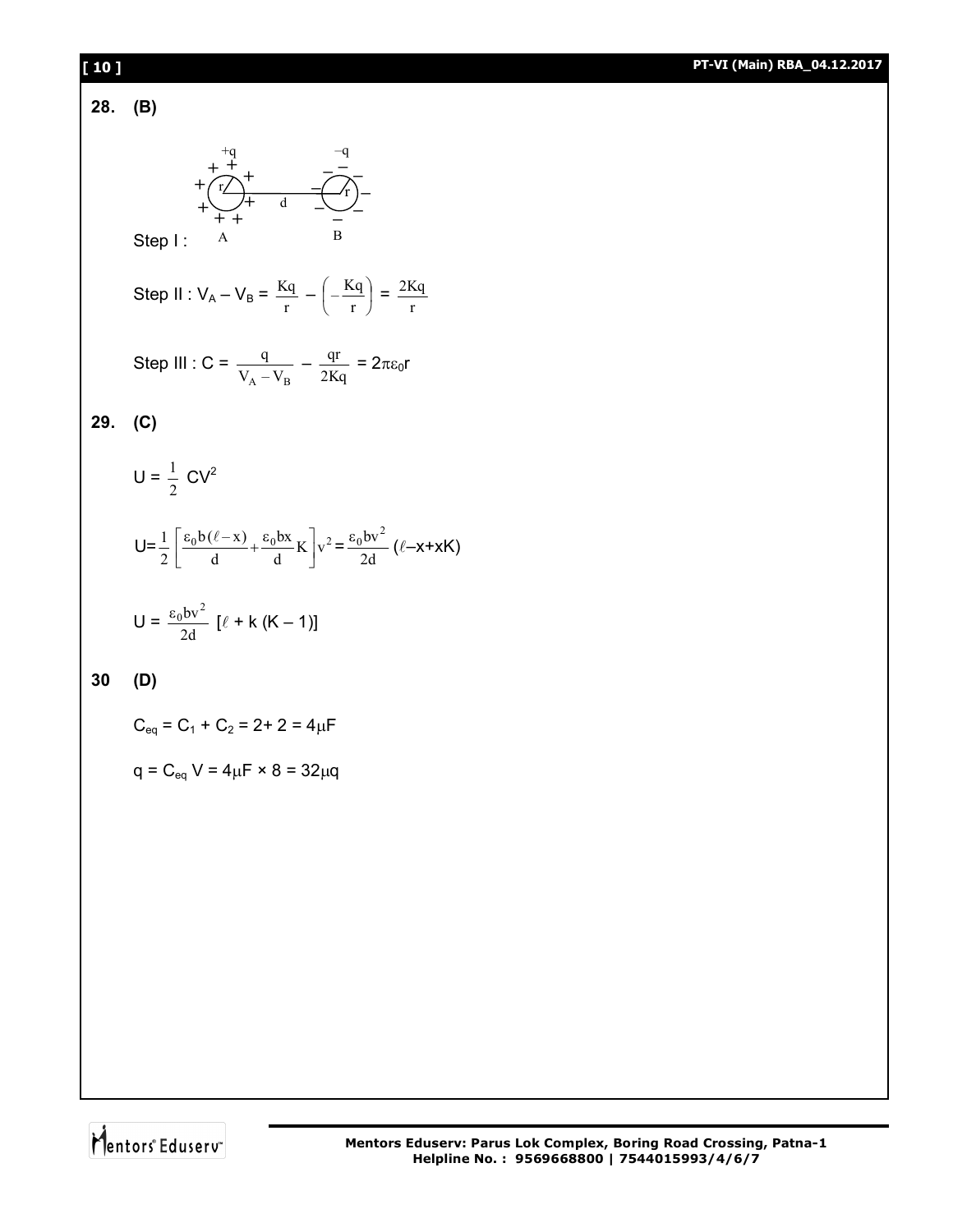## **PT-VI (MAIN) RBA\_04.12.2017** [ **11** ]

# **CHEMISTRY**

## **31. (D)**

Equivalent mass of  $\mathsf{KMnO}_4$  in acidic, basic and neutral medium are 31.6 158 and 52.6. The ratio will be 31.6 : 158 : 52.6.

Acid medium : Basic medium : Neutral medium  $E_w = \frac{M_w}{E} = \frac{158}{E}$  $=\frac{M_w}{5}=\frac{158}{5}$   $\qquad \qquad ; \qquad E_w=\frac{M_w}{1}=\frac{158}{1}=158$  $=\frac{M_w}{1} = \frac{158}{1} = 158$  :  $E_w = \frac{M_w}{3} = \frac{158}{3}$ 3 3  $=\frac{W}{2} = -$ 3 : 15 : 5 **32. (C)**  $W = \Delta E$  (For q = 0)  $-P_{ext}\Delta V = nC_{V}\Delta T$ f  $1(2-1) = 1 \times \frac{3}{5}R(T_f - T)$ 2  $-1(2-1) = 1 \times \frac{5}{6}R(T_f$ f  $\frac{2}{2} = T_f - T$ 3R  $\frac{-2}{25}$  = T<sub>f</sub> - 1 f  $T_{\rm f} = T - \frac{2}{3.84}$  $3\times 0.0821$  $= T \times$ **33. (C)** The van der Waals' equation for 1 mol gas will be 2  $P + \frac{a}{\sqrt{2}} |V - b| = RT$ V  $\left[P + \frac{a}{V^2}\right][V - b] = F$ Since,  $b = 0$  $\therefore$  $PV = RT - \frac{a}{M}$  $= RT - \frac{Q}{V}$  (y = c + MX form) when PV is plotted against (1/V), we get straight line with negative slope, i.e. (–a).  $\therefore$  Slope =  $\frac{21.1 - 24.6}{3} = -1.5$ 3  $=\frac{21.1-24.6}{2}$  = -1.5 = -a

 $a = 1.5$ 

**34. (C)**

Work done = Area under BC line

$$
\frac{1}{2}(6P_1 + P_1) \times 2V_1 = 7P_1 V_1
$$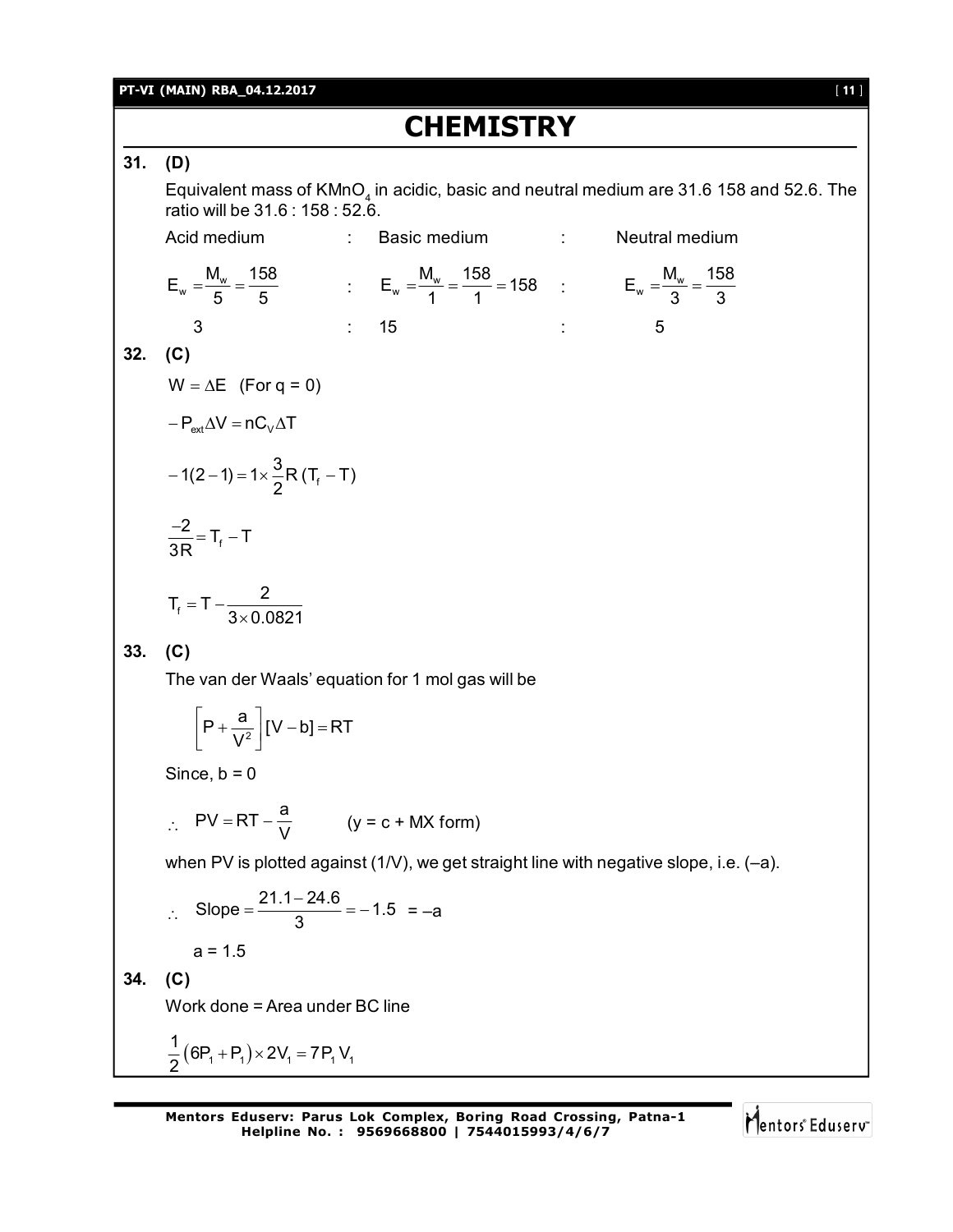### [ **12** ] **PT-VI (MAIN) RBA\_04.12.2017**

**35. (B)**  $G = H - TS$  $G = U + PV - TS$  $\Delta G = \Delta U + P \Delta V + V \Delta P - T \Delta S - S \Delta T$ From the first and second laws,  $T \Delta S = \Delta U + P \Delta V$  $\therefore \quad \Delta G = V \Delta P - S \Delta T$ At constant pressure,  $_{\Delta}$  P = 0  $\frac{G}{F} = -S$ T  $\frac{\Delta G}{\Delta T} = -$ Δ From eqns. (i) and (ii) P  $G = H + T \frac{\Delta G}{\Delta T}$  or  $G = H + T \frac{\partial G}{\partial T}$  $T$  T  $\partial T$  $= H + T \frac{\Delta G}{\Delta T}$  or  $G = H + T \left( \frac{\partial G}{\partial T} \right)_{P}$ 2  $\mathbf{T}^2$ P P  $H$  G 1 (  $\partial G$  )  $\partial (G/T)$  $T^2$  T<sup>2</sup> T  $( \partial T )$ <sub>p</sub>  $\partial T$  $-\frac{H}{T^2} = -\frac{G}{T^2} + \frac{1}{T} \left( \frac{\partial G}{\partial T} \right)_P = \left[ \frac{\partial (G/T)}{\partial T} \right]_P$ 2 P  $H = -T^2 \frac{\partial (G/T)}{\partial T}$ T  $=-T^2 \left[ \frac{\partial (G/T)}{\partial T} \right]_P$ **36. (B)**  $\frac{v_2}{v_1}$ 1  $S = 2.303 \text{ nR} \log_{10} \left( \frac{V_{\text{S}}}{V_{\text{S}}} \right)$ V  $\Delta S = 2.303 \text{ nR} \log_{10} \left( \frac{V_2}{V_1} \right)$  $2.303 \times 2 \times 8.314 \log_{10} \left( \frac{100}{100} \right)$ 10 = 2.303 × 2 × 8.314  $log_{10} \left( \frac{100}{10} \right)$  $= 38.3$  J mol<sup>-1</sup> K<sup>-1</sup> **37. (A)** m–moles of HCl =  $20 \times 0.1 = 2$ m–moles of MgO reacted with HCl =  $\frac{2}{3} \Rightarrow 1$ 2  $\Rightarrow$ mass of MgO present =  $1 \times 40$  mg ∴ % of MgO =  $\frac{40}{320}$  × 100 = 12.5% 320  $\times$  100 = 1

Mentors<sup>®</sup> Eduserv<sup>®</sup>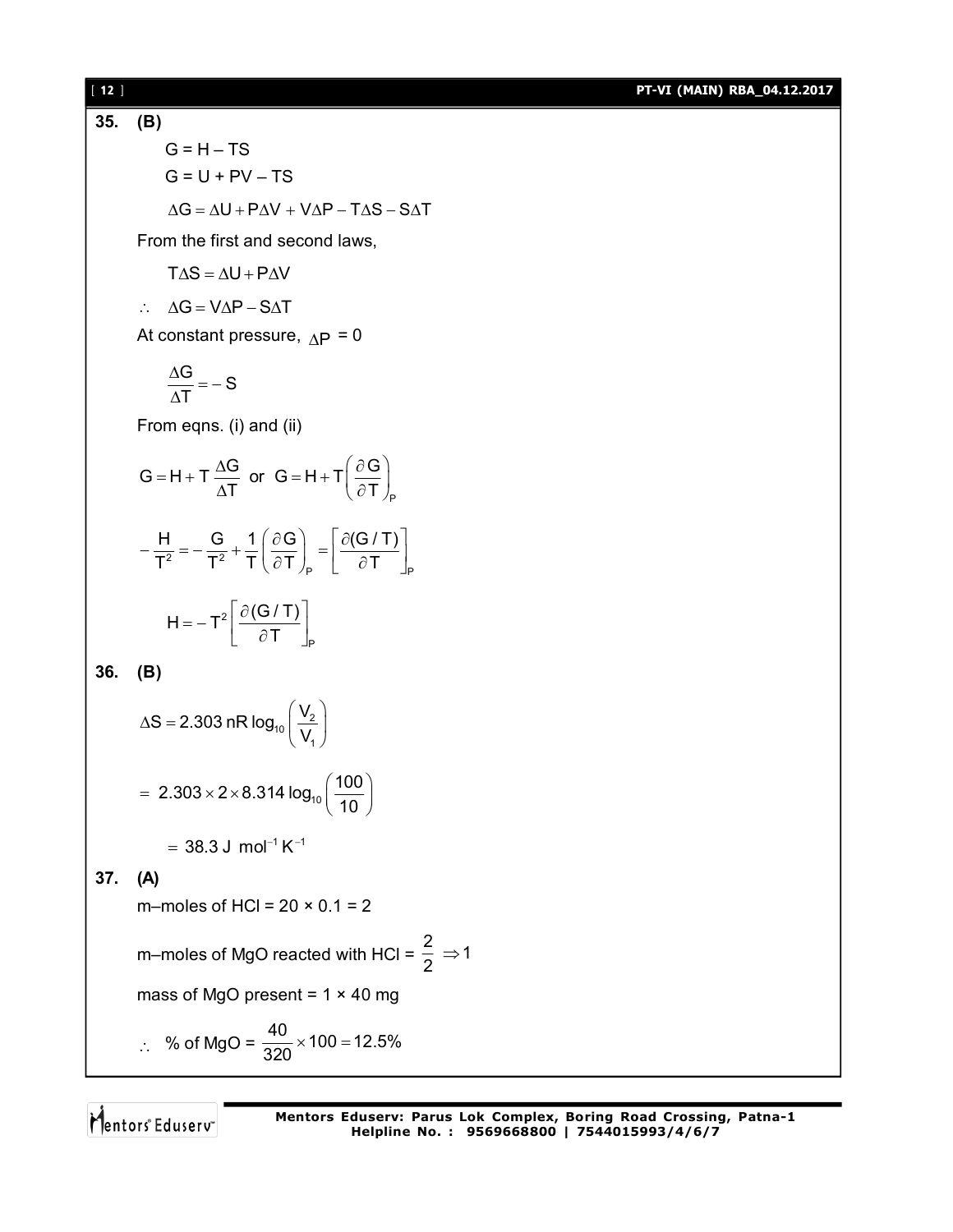## **PT-VI (MAIN) RBA\_04.12.2017** [ **13** ]

**38. (C)**  $3^{\cup \cup \cup \cup 3}$  13  $\cup$   $\cup \cup \cup$  13  $\cup \cup \cup \cup$  13 4  $\frac{1}{3}$  3  $\frac{1}{3}$   $\frac{1}{3}$   $\frac{1}{3}$  $CH_3OCH_3$   $|$   $"CH_4$   $|$   $CH_3OCH$  $CH_4$   $V''CH_3OCH_3$   $CH$  $\mathsf{r}_{\mathsf{CH}_2\mathsf{OCH}_2}$   $\parallel$  M<sub>CH</sub>,  $\parallel$  P<sub>(</sub>  $r_{\rm CH.}$   $\sqrt{M_{\rm CH. OCH.}}$   $P_{\rm C}$  $=$   $\int_{\frac{1}{4}}^{\frac{\sqrt{14}}{14}} x$  $\frac{16}{10} \times \frac{0.8}{0.8} = 2.36 :1$ 46 0.2  $=\sqrt{\frac{18}{10}} \times \frac{0.0}{0.0} = 2$ **39. (A)**  $^\mathsf{P}$   $^-$  pt $^2$ In  $K_{\rm p} = \frac{\Delta H}{\sqrt{2\pi^2}}$ T RT  $\frac{\partial}{\partial x}$  In K<sub>P</sub> =  $\frac{\Delta F}{\Delta x}$  $\partial$ a 2 In K =  $\frac{E}{E}$ T RT  $\frac{\partial}{\partial x}$  In K =  $\partial$ **40. (C)**  $0.40 = aT_1^3 + bT_1$  $0.40 = a \times (1000) + b \times 10$  $0.4 = 1000a + 10b$  $0.92 - aT_2^3 + bT_2$  $\Rightarrow$  0.92 = a  $\times$  8000 + 20b from Eqs.  $(1)$  and  $(2)$  $a = 2 \times 10^{-3}$ , b = 0.038 3  $S_m = \int \frac{aT^3 + bT}{T} \cdot dT$ T  $=\int \frac{aT^3 + bT}{T} \cdot d$  $\frac{13}{2}$  –  $T_1^3$  $2 - 1$ a| T $_2^3$  – T $_1^3$  $b[T_2-T_1]$ 3  $=\frac{a[T_2^3-T_1^3]}{2}+b[T_2 = 0.813 J/K - mol$ **41. (C) 42. (C)** Compound 'A' can show only optical isomerism due to presence of a chiral carbon, 'B' can show only geometrical isomerism, 'C' can show both geometrical as well as optical isomerism, D can show only optical isomerism. **43. (C)** (A) & (B) Cis-1,3-dimethyl cyclohexane & (D) is trans-1,4-dimethyl cyclohexane

 $\overline{\mathbf{C}}$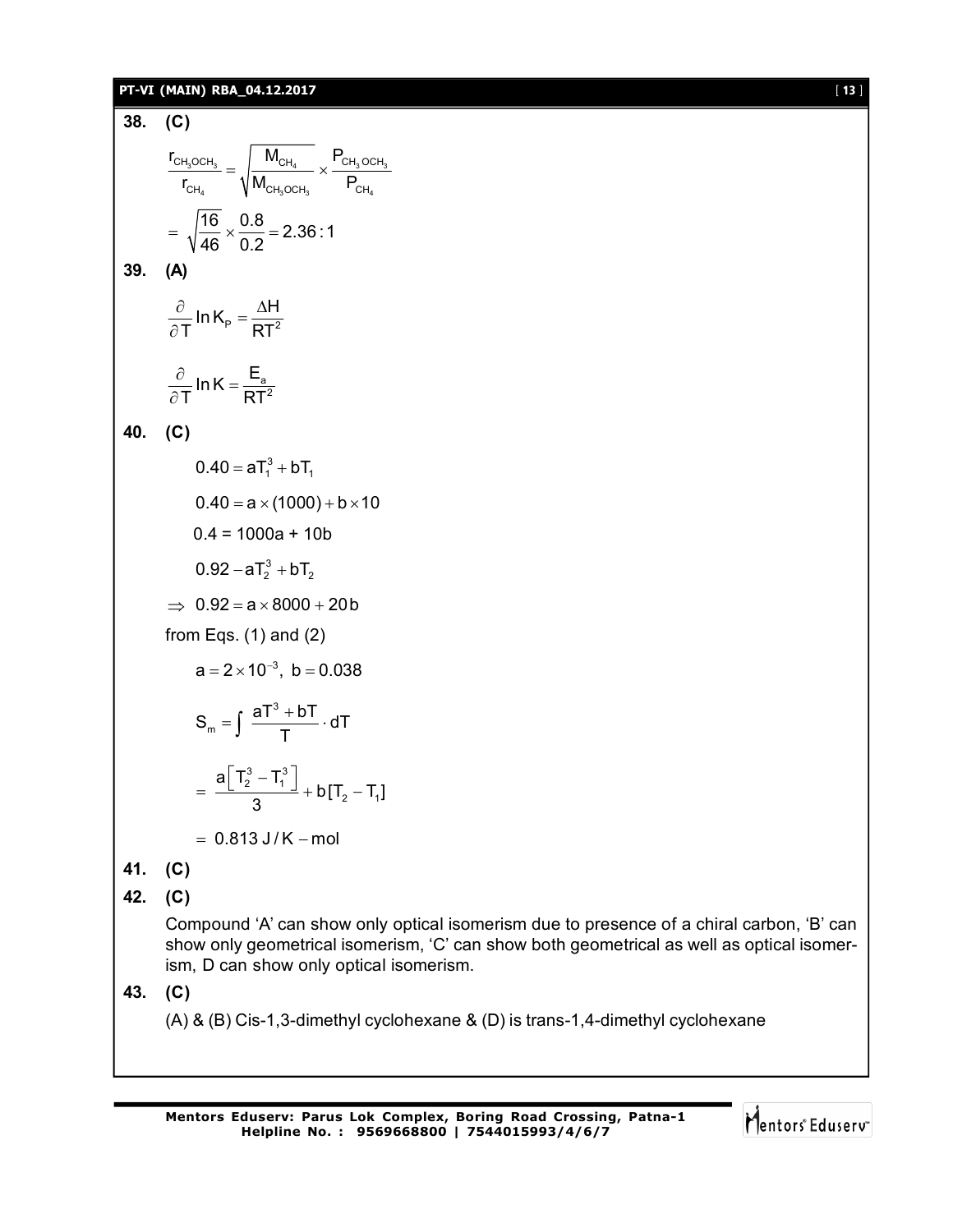| $[14]$ | PT-VI (MAIN) RBA_04.12.2017                                                                                                                                                                                                                                             |
|--------|-------------------------------------------------------------------------------------------------------------------------------------------------------------------------------------------------------------------------------------------------------------------------|
| 44.    | (D)                                                                                                                                                                                                                                                                     |
|        | The compound P is identical with (D) because both are meso. $(A, B & C)$ are optically active.                                                                                                                                                                          |
| 45.    | (C)                                                                                                                                                                                                                                                                     |
| 46.    | (D)                                                                                                                                                                                                                                                                     |
| 47.    | (A)                                                                                                                                                                                                                                                                     |
|        | melting point $\infty$ closed packing.                                                                                                                                                                                                                                  |
|        | p-substituted benzene has linear geometry and such molecules are closely packed in their<br>solid state.                                                                                                                                                                |
| 48.    | (C)                                                                                                                                                                                                                                                                     |
| 49.    | (B)                                                                                                                                                                                                                                                                     |
| 50.    | (B)                                                                                                                                                                                                                                                                     |
| 51.    | (C)                                                                                                                                                                                                                                                                     |
|        | [Fe $(O_2)(CN)_4Cl$ ] <sup>4-</sup>                                                                                                                                                                                                                                     |
|        | Chlorotetracyano superoxoferrate (II) anion.                                                                                                                                                                                                                            |
| 52.    | (C)                                                                                                                                                                                                                                                                     |
|        | $[Cu(NH_3)_4][PtCl_4]$<br>$\begin{bmatrix} \text{Cu(NH}_3)_3 \text{Cl} \end{bmatrix} [\text{PtCl}_3 \text{NH}_3] \ \begin{bmatrix} \text{Cu(NH}_3) \text{Cl}_3 \end{bmatrix} [\text{PtCl(NH}_3)_3]$<br>$\left[\text{CuCl}_4\right]\left[\text{Pt(NH}_3\right)_4\right]$ |
| 53.    | (A)                                                                                                                                                                                                                                                                     |
| 54.    | NO <sub>2</sub><br>en <sup>-</sup><br>NO <sub>2</sub><br>Co<br>Co<br>en<br>en<br>Both are geometrical isomerism<br>NO <sub>2</sub><br>NO <sub>2</sub><br>Ш<br>(D)                                                                                                       |
|        | Due to decerasing trend of I.E. reactivity increase along the group but due to standard electrode                                                                                                                                                                       |
|        | potential reactivity of halogen in decreasing order along the group                                                                                                                                                                                                     |
|        |                                                                                                                                                                                                                                                                         |
|        |                                                                                                                                                                                                                                                                         |
|        |                                                                                                                                                                                                                                                                         |

Mentors<sup>®</sup> Eduserv<sup>®</sup>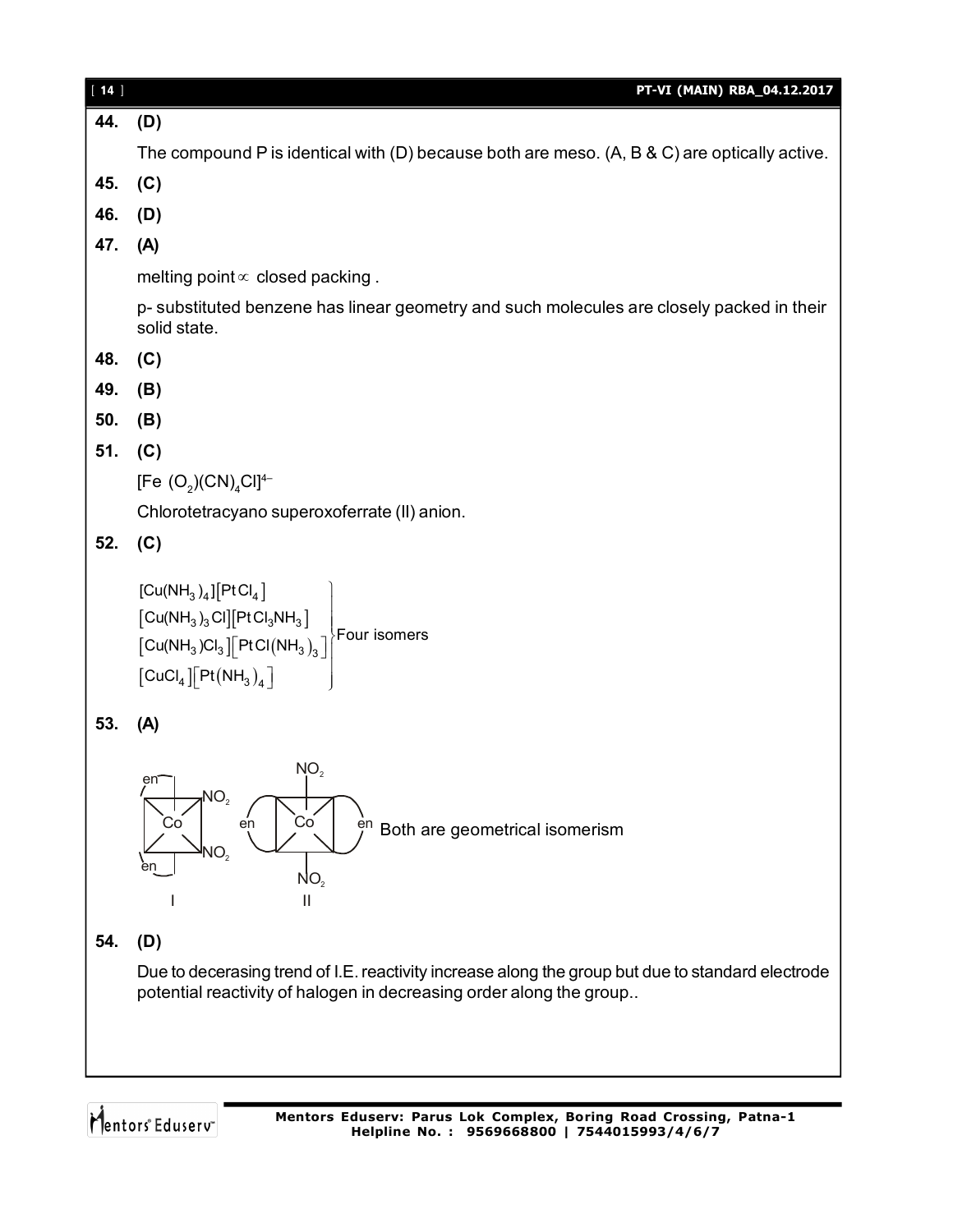## **PT-VI (MAIN) RBA\_04.12.2017** [ 15 ]



Mentors<sup>e</sup> Eduserv<sup>-</sup>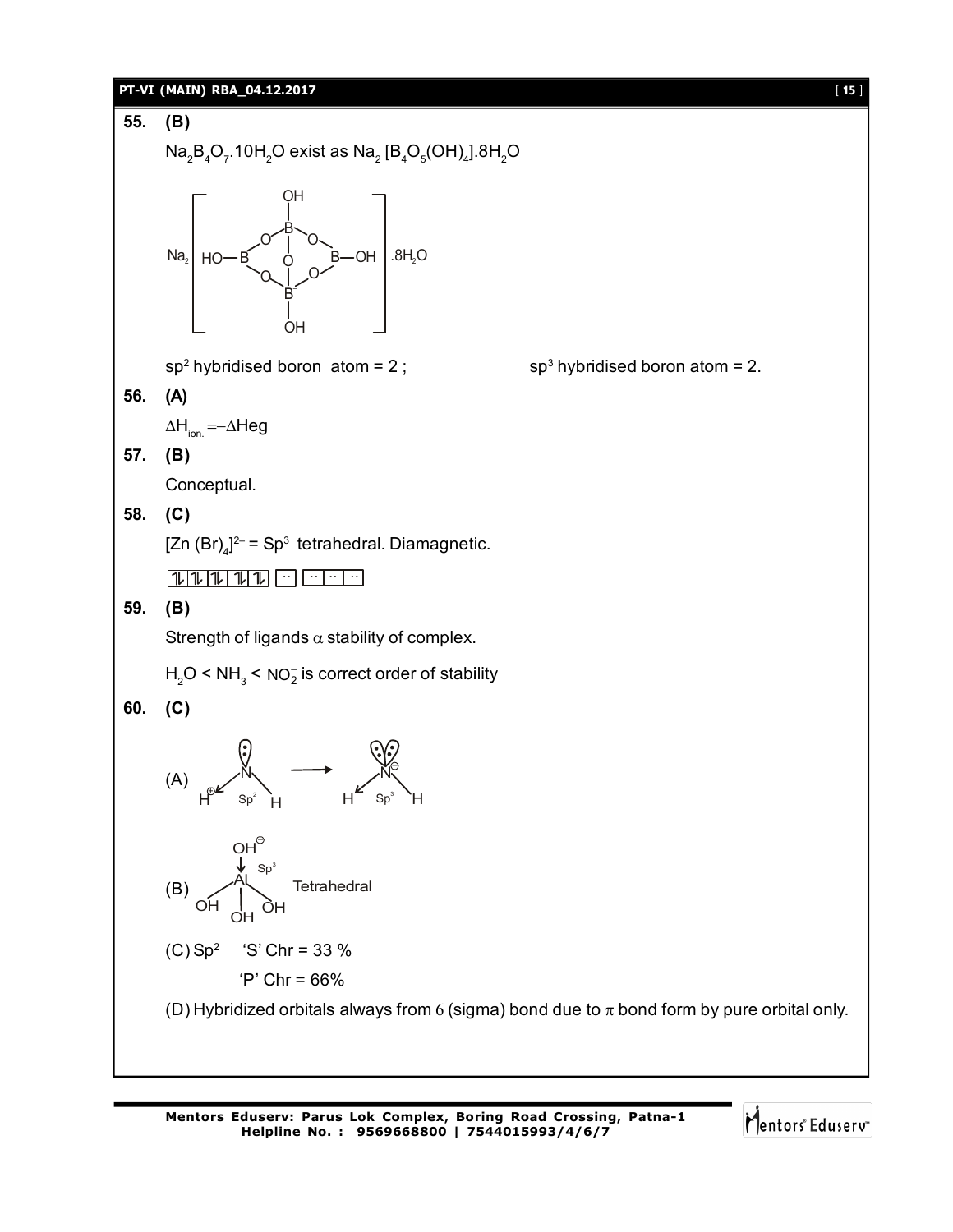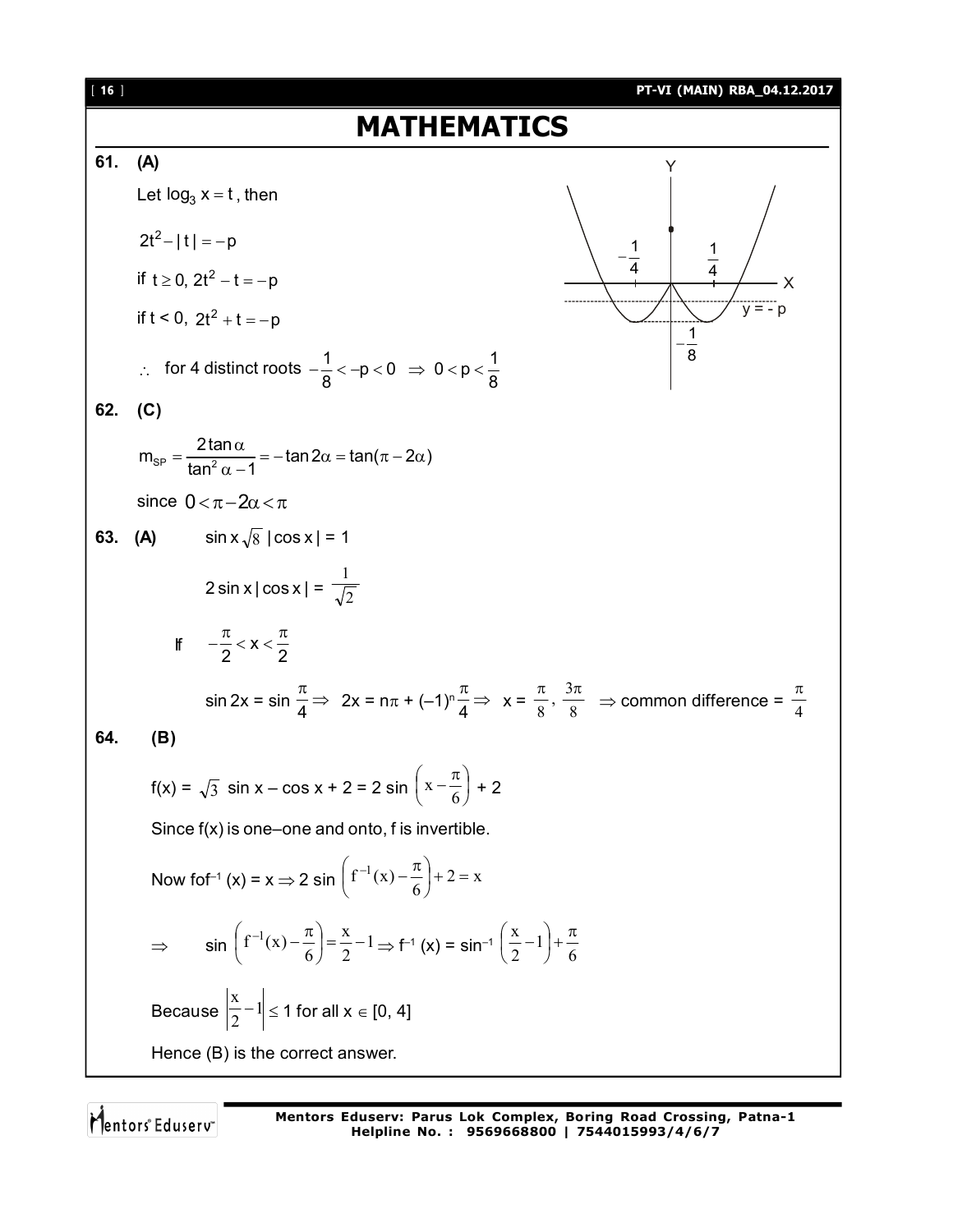## **PT-VI (MAIN) RBA\_04.12.2017** [ **17** ]



Mentors Eduserv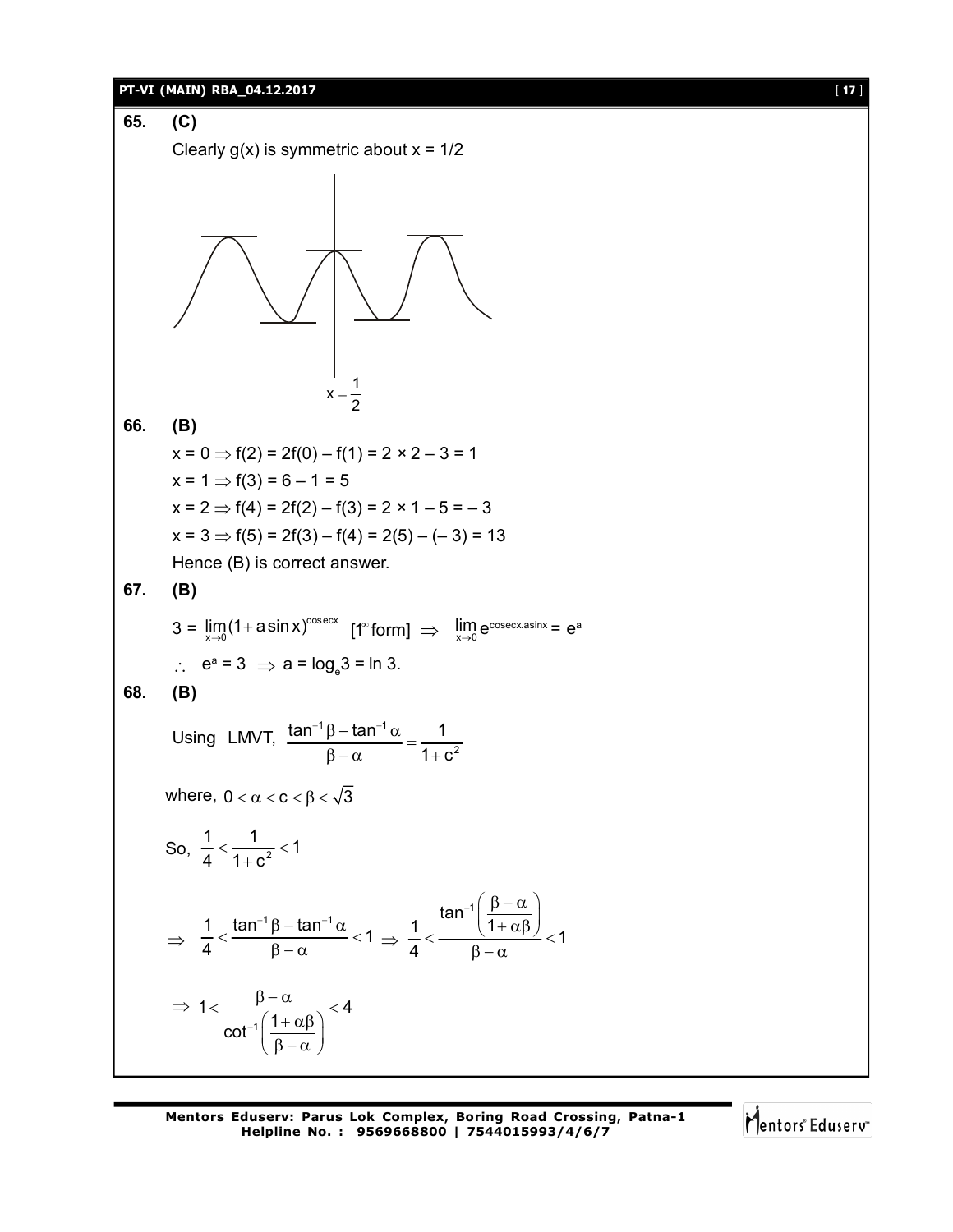## [ **18** ] **PT-VI (MAIN) RBA\_04.12.2017 69. (C)** Equation of Normal through A is :  $y = m_1 x - 2am_1 - am_1^3$ **A B N**  $(am_1^2, -2am_1)$ for the parabola  $y^2 = 4ax$  where 4a = 1071 Here N =  $\left(\frac{1071}{2} + \frac{1071}{4} m_1^2, 0\right)$ 2 4  $\equiv \left(\frac{1071}{2} + \frac{1071}{4}m_1^2, 0\right)$ If  $B = (h,k)$ , then  $k = \frac{1071}{4}$  m<sub>1</sub> 4  $=$ But since  $k = m_1 h - 2am_1 - am_1^3$ 1  $1''$   $2''$   $3$  $\frac{1071}{1}$ m  $m_1m_2m_3 = \frac{-k}{k} = \frac{-\frac{1}{4}}{10}$ a 1071 4  $\Rightarrow$  m<sub>1</sub>m<sub>2</sub>m<sub>3</sub> =  $\frac{-k}{a} = \frac{\frac{-kT_{1}}{4}m_{1}}{1071}$   $\Rightarrow$  m<sub>2</sub>m<sub>3</sub> = -1 Hence option (C) **70. (D)** Intersection of the ellipse is possible if a > 1  $\Rightarrow$  b<sup>2</sup> - 5b + 7 > 1  $\Rightarrow$  b<sup>2</sup> - 5b + 6 > 0  $\Rightarrow$  b  $\in$  (- $\infty$ , 2) U (3,  $\infty$ ) **71. (C)**  $[sinx] + [2cosx] = -3$ Possible if  $[sinx] = -1$ ,  $[2cosx] = -2$  $\Rightarrow$  -1  $\le$  sin x  $<$  0,  $-2 \le$  2cos x  $<$  -1  $\Rightarrow \pi < x < 2\pi$  and  $\frac{2\pi}{3} < x < \frac{4\pi}{3}$ 3 3  $\frac{\pi}{\lambda}$  < **x** <  $\frac{4\pi}{\lambda}$   $\Rightarrow$  $x < \frac{4}{7}$ 3  $\pi < x < \frac{4\pi}{2}$ Now,  $f(x) = \sin x + \cos x = \sqrt{2} \sin \left( x + \frac{\pi}{4} \right)$  $\left(x+\frac{\pi}{4}\right)$ Clearly the range of  $f(x)$  is  $[-\sqrt{2}, -1]$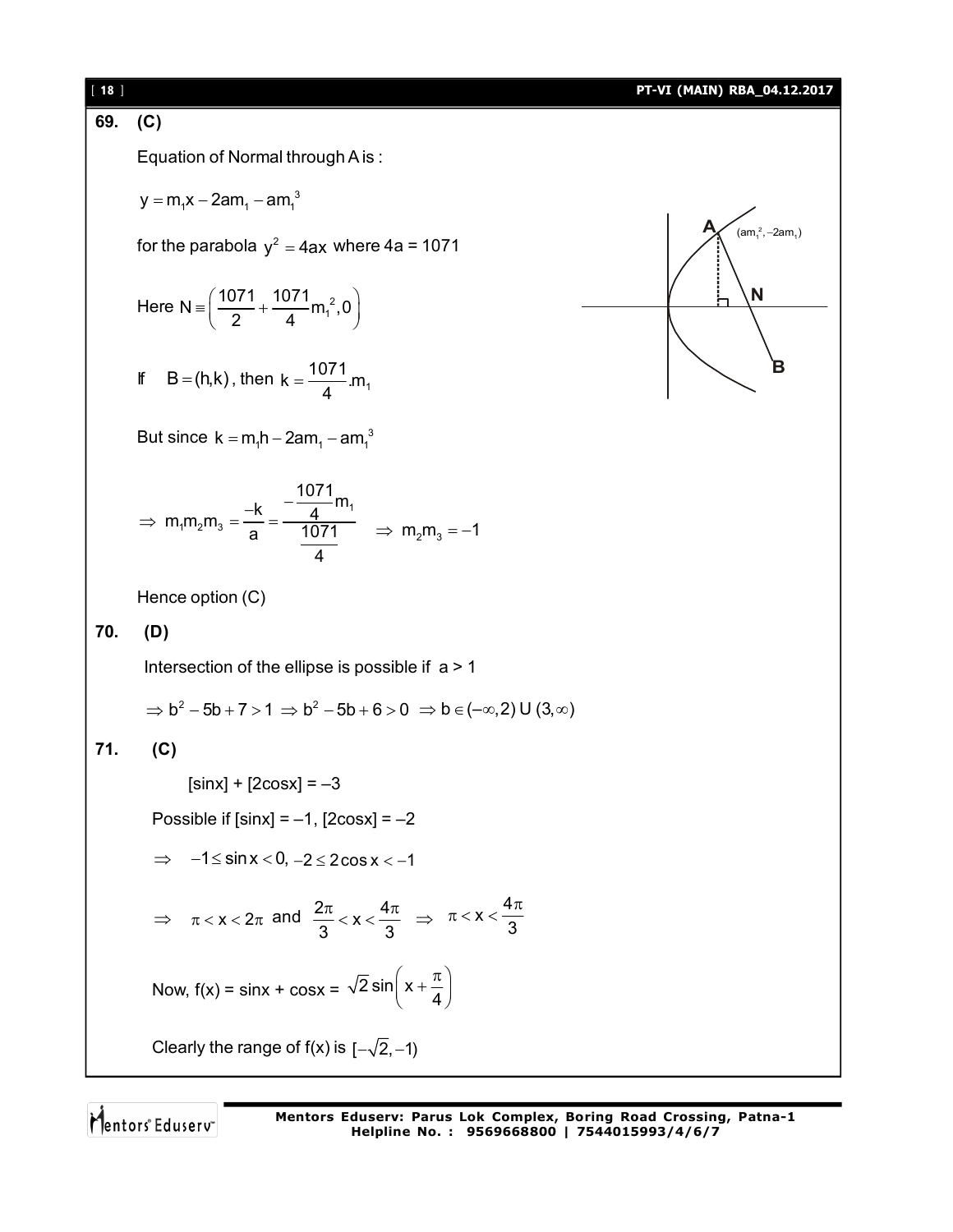## **PT-VI (MAIN) RBA\_04.12.2017** [ **19** ]

**72. (D)** Given equation is  $16x^2 - 8\pi x + \pi^2 + 16 = |\tan x|$ 

Let  $f(x) = 16x^2 - 8\pi x + \pi^2 + 16$ 

and  $g(x) = |\tan x|$ 

$$
\Rightarrow f(x) = 16\left[\left(x - \frac{\pi}{4}\right)^2 + 1\right]
$$

 $\alpha$  $\overrightarrow{3n/2}$  $\frac{1}{\pi/4}$  $\overline{\pi/2}$ 

or  $y = f(x)$  is an upward parabola with vertex  $\left(\frac{\pi}{4}, 16\right)$  $(\pi_{16})$  $\left(\frac{1}{4}, 16\right)$ 

Now, from graph it is clear that  $f(x)$  and  $g(x)$  intersect at infinitely many points.

73. **(B)**  
\n
$$
m_{2}(x) = \min_{0 \leq t \leq x} (t^{2} + (x - t)^{2}) = \min_{0 \leq t \leq x} 2\left[\left(t - \frac{x}{2}\right)^{2} + \frac{x^{2}}{4}\right] = \frac{x^{2}}{2}
$$
\n
$$
m_{3}(x) = \min_{0 \leq t \leq x} \left(\frac{t^{2}}{2} + (x - t)^{2}\right) = \min_{0 \leq t \leq x} \frac{3}{2}\left[\left(t - \frac{2}{3}x\right)^{2} + \frac{2}{9}x^{2}\right] = \frac{x^{2}}{3}
$$
\n
$$
\dots
$$
\n
$$
m_{n}(x) = \frac{x^{2}}{n} \therefore m_{n}\left(\frac{1}{\sqrt{n + 1}}\right) = \frac{1}{n(n + 1)} = \frac{1}{n} - \frac{1}{n + 1}
$$
\n
$$
\therefore \sum_{n=1}^{k} m_{n}\left(\frac{1}{\sqrt{n + 1}}\right) = \left(\frac{1}{1} - \frac{1}{2}\right) + \left(\frac{1}{2} - \frac{1}{3}\right) + \dots + \left(\frac{1}{k} - \frac{1}{k + 1}\right) = 1 - \frac{1}{k + 1} = \frac{k}{k + 1}
$$
\n74. **(D)**  
\n
$$
ae = \sqrt{sec^{2} \theta - tan^{2} \theta} = 1
$$
\nDistance between foci = 2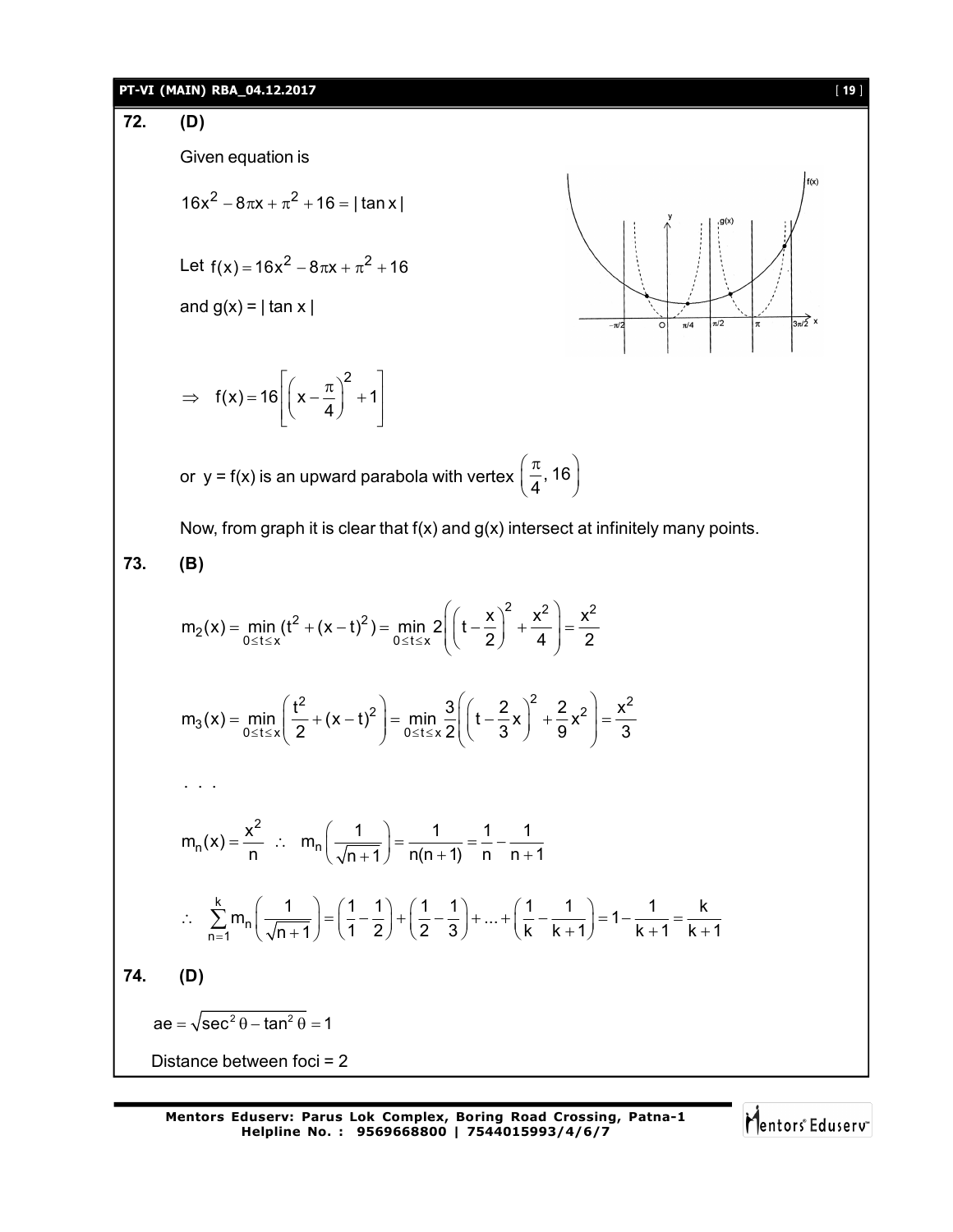| $[20]$  | PT-VI (MAIN) RBA_04.12.2017                                                                                                                                                                                                                                                                                                                                                                                                                                                                                                                                                                                                             |  |
|---------|-----------------------------------------------------------------------------------------------------------------------------------------------------------------------------------------------------------------------------------------------------------------------------------------------------------------------------------------------------------------------------------------------------------------------------------------------------------------------------------------------------------------------------------------------------------------------------------------------------------------------------------------|--|
| 75.     | (B)                                                                                                                                                                                                                                                                                                                                                                                                                                                                                                                                                                                                                                     |  |
|         | $p_1p_2 = \frac{a^2b^2}{a^2 + b^2} = \frac{a^2 \cdot a^2 (e^2 - 1)}{a^2 e^2} = 6$<br>$y=(b/a)x$<br>$a \sec\theta$ , b tan $\theta$                                                                                                                                                                                                                                                                                                                                                                                                                                                                                                      |  |
|         | $\frac{2a^2}{2} = 6 \Rightarrow a^2 = 9 \Rightarrow a = 3$                                                                                                                                                                                                                                                                                                                                                                                                                                                                                                                                                                              |  |
|         | hence $2a = 6$                                                                                                                                                                                                                                                                                                                                                                                                                                                                                                                                                                                                                          |  |
| 76.     | (D)                                                                                                                                                                                                                                                                                                                                                                                                                                                                                                                                                                                                                                     |  |
|         | $f(1) = -6$                                                                                                                                                                                                                                                                                                                                                                                                                                                                                                                                                                                                                             |  |
|         | for maximum at $x = 1$                                                                                                                                                                                                                                                                                                                                                                                                                                                                                                                                                                                                                  |  |
|         | lim $f(x) = \tan^{-1} \alpha - 5 < -6$<br>$x \rightarrow 1^-$                                                                                                                                                                                                                                                                                                                                                                                                                                                                                                                                                                           |  |
|         | $\tan^{-1} \alpha < -1 \Rightarrow \alpha < -\tan 1$                                                                                                                                                                                                                                                                                                                                                                                                                                                                                                                                                                                    |  |
| 77.     | (B)                                                                                                                                                                                                                                                                                                                                                                                                                                                                                                                                                                                                                                     |  |
|         | $x = {b.(a cos \beta) - a(b cos \alpha) \over b-a}$ $y = {b.(a sin \beta) - a(b sin \alpha) \over b-a}$<br>$\Rightarrow \frac{x}{y} = \frac{\cos \beta - \cos \alpha}{\sin \beta - \sin \alpha}$<br>$\Rightarrow \frac{x}{y} = \frac{2\sin\left(\frac{\beta+\alpha}{2}\right)\sin\left(\frac{\alpha-\beta}{2}\right)}{2\cos\left(\frac{\beta+\alpha}{2}\right)\sin\left(\frac{\beta-\alpha}{2}\right)}$<br>$\Rightarrow$ x cos $\left(\frac{\alpha+\beta}{2}\right)$ = -y sin $\left(\frac{\alpha+\beta}{2}\right)$<br>$\therefore x \cos \left( \frac{\alpha + \beta}{2} \right) + y \sin \left( \frac{\alpha + \beta}{2} \right) = 0$ |  |
| 78. (A) |                                                                                                                                                                                                                                                                                                                                                                                                                                                                                                                                                                                                                                         |  |
|         | Let $x = r \cos \theta$ and $y = r \sin \theta$ , then $x^2 + y^2 = r^2$                                                                                                                                                                                                                                                                                                                                                                                                                                                                                                                                                                |  |
|         | Now $3x^2 - 4xy + 2y^2 = 12$                                                                                                                                                                                                                                                                                                                                                                                                                                                                                                                                                                                                            |  |
|         | $\Rightarrow$ $r^2(3\cos^2\theta - 4\cos\theta\sin\theta + 2\sin^2\theta) = 12$                                                                                                                                                                                                                                                                                                                                                                                                                                                                                                                                                         |  |
|         | $\Rightarrow r^2 = \frac{24}{5 + \cos 2\theta - 4\sin 2\theta}$                                                                                                                                                                                                                                                                                                                                                                                                                                                                                                                                                                         |  |

Mentors<sup>e</sup> Eduserv<sup>-</sup>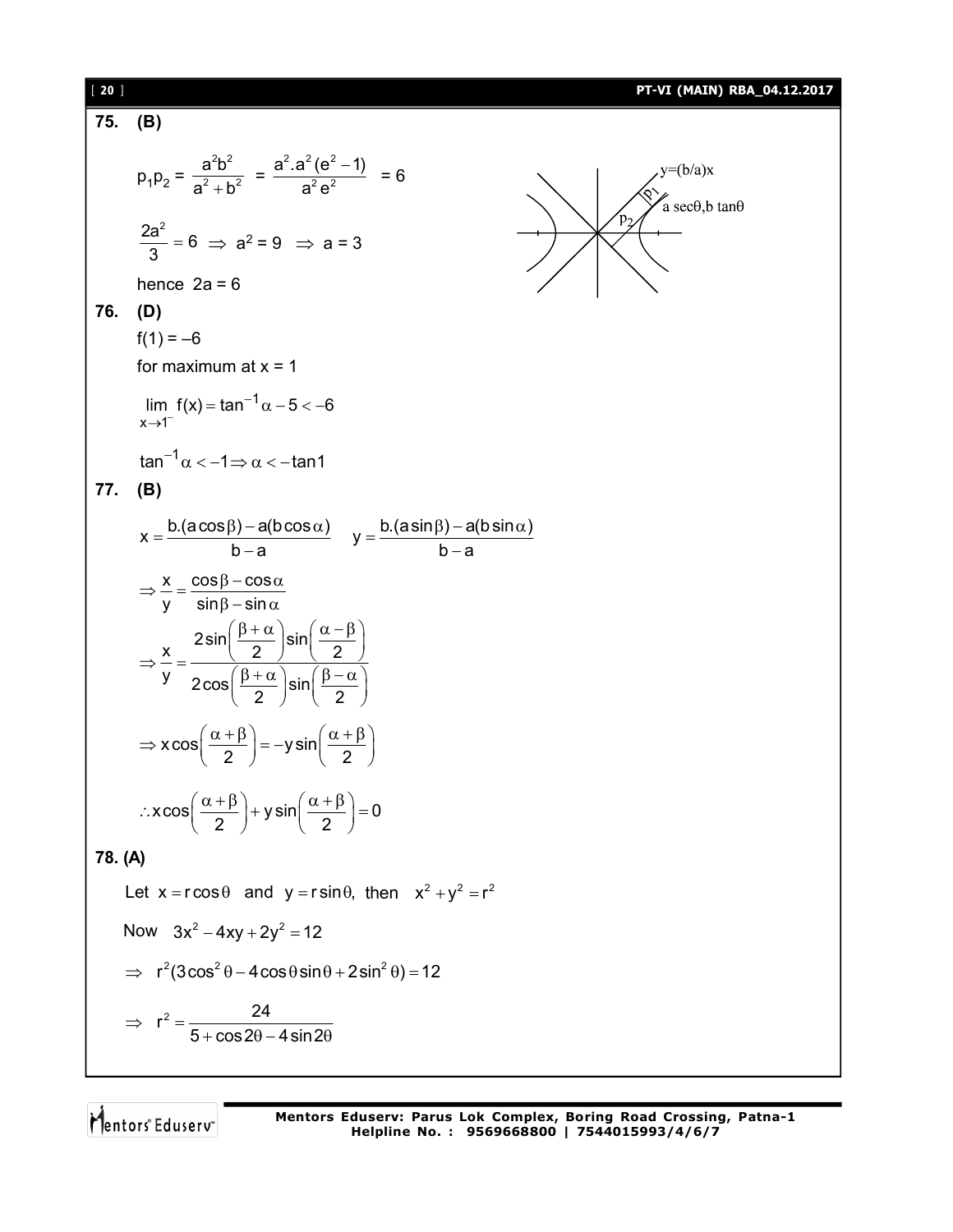**PT-VI (MAIN) RBA\_04.12.2017** [ **21** ]

$$
\therefore m = \frac{24}{5 + \sqrt{17}} = 3(5 - \sqrt{17}) \text{ and } n = \frac{24}{5 - \sqrt{17}} = 3(5 + \sqrt{17}).
$$
\n79. (C)  
\nA rectangular hyperbola circumscribing a  $\triangle$  also passes through its orthocentre  
\nif  $(ct, \frac{c}{t_1})$  where  $i = 1, 2, 3$  are the vertices of the  $\triangle$  therefore orthocentre is  
\n $\left(\frac{-c}{t_1 t_2 t_3}, -ct_1 t_2 t_3\right)$ , where  $t_1 t_2 t_3 t_4 = 1$ . Hence orthocentre is  $\left(-ct_4, \frac{-c}{t_4}\right) = (-x_4, -y_4)$   
\n80. (C)  
\n $f(x) = \cos^2 x + \cos^2 2x + \cos^2 3x = 1 + \cos^2 x + \cos^2 2x - \sin^2 3x$   
\n $= 1 + \cos^2 x + \cos 5x \cos x = 1 + \cos x(\cos x + \cos 5x)$   
\n $\Rightarrow \cos x \cdot \cos 2x \cdot \cos 3x = 0$   
\n $\Rightarrow x = (2n - 1)\frac{\pi}{2}$  or  $x = (2n - 1)\frac{\pi}{4}$  or  $x = (2n - 1)\frac{\pi}{6}$   
\n $\Rightarrow x = \frac{\pi}{2}, \frac{\pi}{4}, \frac{3\pi}{4}, \frac{\pi}{6}, \frac{5\pi}{6} \Rightarrow \text{no.of values of } x = 5$   
\n81. (D)  
\nTangent at 't passes through (h, k)  
\n $\therefore h + kt^2 = 2ct$  .........(i)  
\n $g\left(-\frac{1}{t^2}\right) \cdot \frac{k}{x} = -1$  .........(ii)  
\nfrom (i) and (ii)  
\nLocus is  $(x^2 + y^2)^2 = 4c^2xy$   
\n82. (D)  
\nLet  $\frac{y}{x} = \alpha$ , then  
\n $\alpha$  will be minimum or maximum when  $y = \alpha x$  .........(1)  
\nis a tangent to the ellipse  
\n $x^2 + xy + 2y^2 - 6x - 10y + 14 = 0$  ...... (2)  
\nSolving

Mentors<sup>e</sup> Eduserv<sup>-</sup>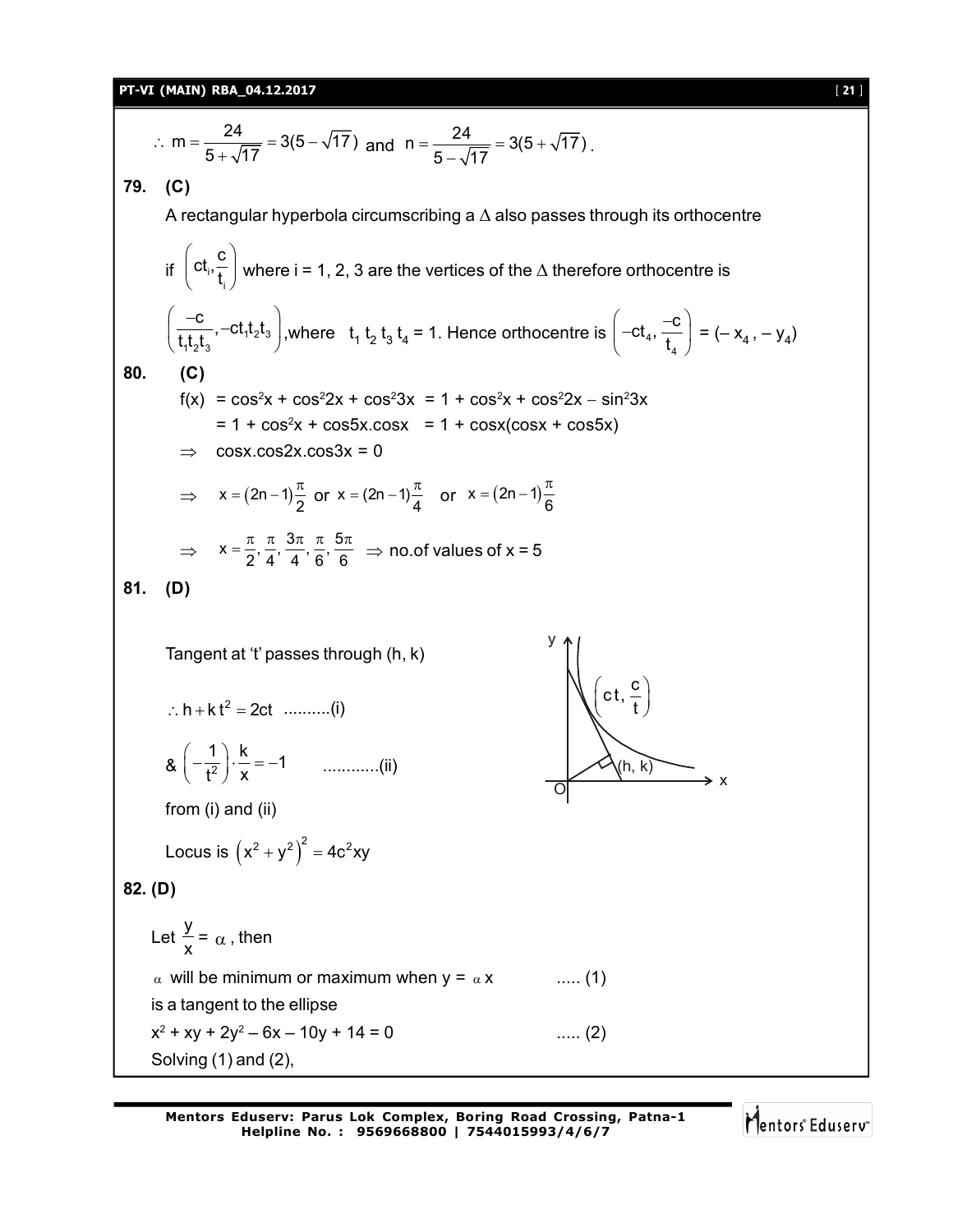(1+α+2α<sup>2</sup>) x<sup>2</sup> - 2(3+5α) x + 14 = 0  
\nD = 0 ⇒ 4 (3+5α)<sup>2</sup> - 56 (1+α+2α<sup>2</sup>) = 0  
\n⇒ 3α<sup>2</sup> - 16α + 5 = 0 ⇒ α = 
$$
\frac{1}{3}
$$
 or 5  
\n∴ m =  $\frac{1}{3}$ . M = 5  
\n83. (A)  
\nWe have,  $\int \frac{1}{4e^{-x} - 9e^{x}} dx = \int \frac{e^{x}}{4-9e^{2x}} dx$   
\n $= \int \frac{e^{x}}{2^{2} - (3e^{x})^{2}} dx = \frac{1}{3} \int \frac{3e^{x}}{2^{2} - (3e^{x})^{2}} dx = \frac{1}{3} \int \frac{1}{2^{2} - (3e^{x})^{2}} d(3e^{x}) [∴ d(3e^{x}) = 3e^{x} dx]$   
\n $= \frac{1}{3} \int \frac{dt}{2^{2} - t^{2}}$ , where t = 3e<sup>x</sup>  
\n $= \frac{1}{3} \times \frac{1}{2x2} log \left| \frac{2+t}{2-t} \right| + c = \frac{1}{12} log \left| \frac{2+3e^{x}}{2-3e^{x}} \right| + c$   
\n84. (C)  
\nradius of the first circle is half of the second circle.  
\n⇒ Triangle is equilateral. ⇒ Incentre and circumference coincides.  
\n⇒ α-2β = 1 and α + β = 2 ⇒ (α, β) =  $\left( \frac{5}{3}, \frac{1}{3} \right)$   
\n85. (B)  
\nThe locus is  $\frac{x^{2}}{16} - \frac{y^{2}}{48} = 1$  ⇒ e =  $\sqrt{\frac{16+48}{16}} = 2$   
\n86. (B)  
\nf'(x) = 5<sup>x</sup> + 7<sup>x</sup>

 $f''(x) = 5^x \ln 5 + 7^x \ln 7 > 0$ 

i.e 
$$
f'(x)
$$
 is  $\uparrow$ 

Maximum slope =  $5^2 + 7^2 = 74$ 

**87. (D)**

$$
P : (a \sec \theta, a \tan \theta); N : [(a/2) (\sec \theta + \tan \theta), (a/2) (\sec \theta + \tan \theta)]
$$

 $\Rightarrow$  4h/a = 2 sec  $\theta$  + tan  $\theta$  & 4k/a = sec  $\theta$  + 2 tan  $\theta$   $\Rightarrow$  x<sup>2</sup> - y<sup>2</sup> = 3a<sup>2</sup>/16